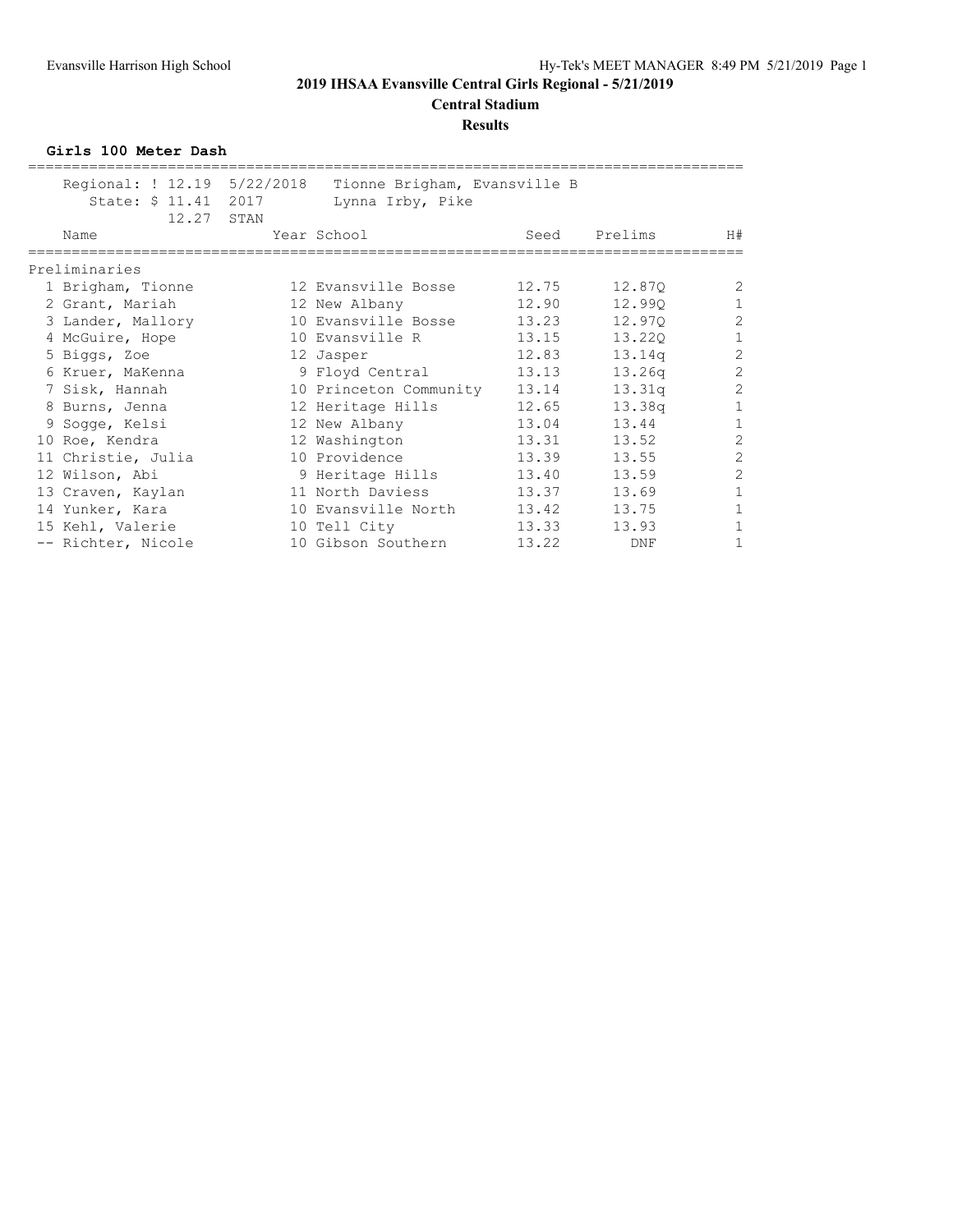#### **Results**

**Girls 100 Meter Dash**

| Regional: ! 12.19 5/22/2018<br>State: \$ 11.41 2017 | 12.27 STAN  | Lynna Irby, Pike       | Tionne Brigham, Evansville B |        |               |  |  |  |  |  |
|-----------------------------------------------------|-------------|------------------------|------------------------------|--------|---------------|--|--|--|--|--|
| Name                                                | Year School |                        | Prelims                      | Finals | Points        |  |  |  |  |  |
| Finals                                              |             |                        |                              |        |               |  |  |  |  |  |
| 1 Brigham, Tionne                                   |             | 12 Evansville Bosse    | 12.87                        | 12.58  | 10            |  |  |  |  |  |
| 2 Grant, Mariah                                     |             | 12 New Albany          | 12.99                        | 12.90  | 8             |  |  |  |  |  |
| 3 Lander, Mallory                                   |             | 10 Evansville Bosse    | 12.97                        | 13.06  | 6             |  |  |  |  |  |
| 4 McGuire, Hope                                     |             | 10 Evansville R        | 13.22                        | 13.17  |               |  |  |  |  |  |
| 5 Biggs, Zoe                                        |             | 12 Jasper              | 13.14                        | 13.19  |               |  |  |  |  |  |
| 6 Burns, Jenna                                      |             | 12 Heritage Hills      | 13.38                        | 13.21  | 3             |  |  |  |  |  |
| 7 Sisk, Hannah                                      |             | 10 Princeton Community | 13.31                        | 13.45  | $\mathcal{P}$ |  |  |  |  |  |
| 8 Kruer, MaKenna                                    |             | 9 Floyd Central        | 13.26                        | 13.53  |               |  |  |  |  |  |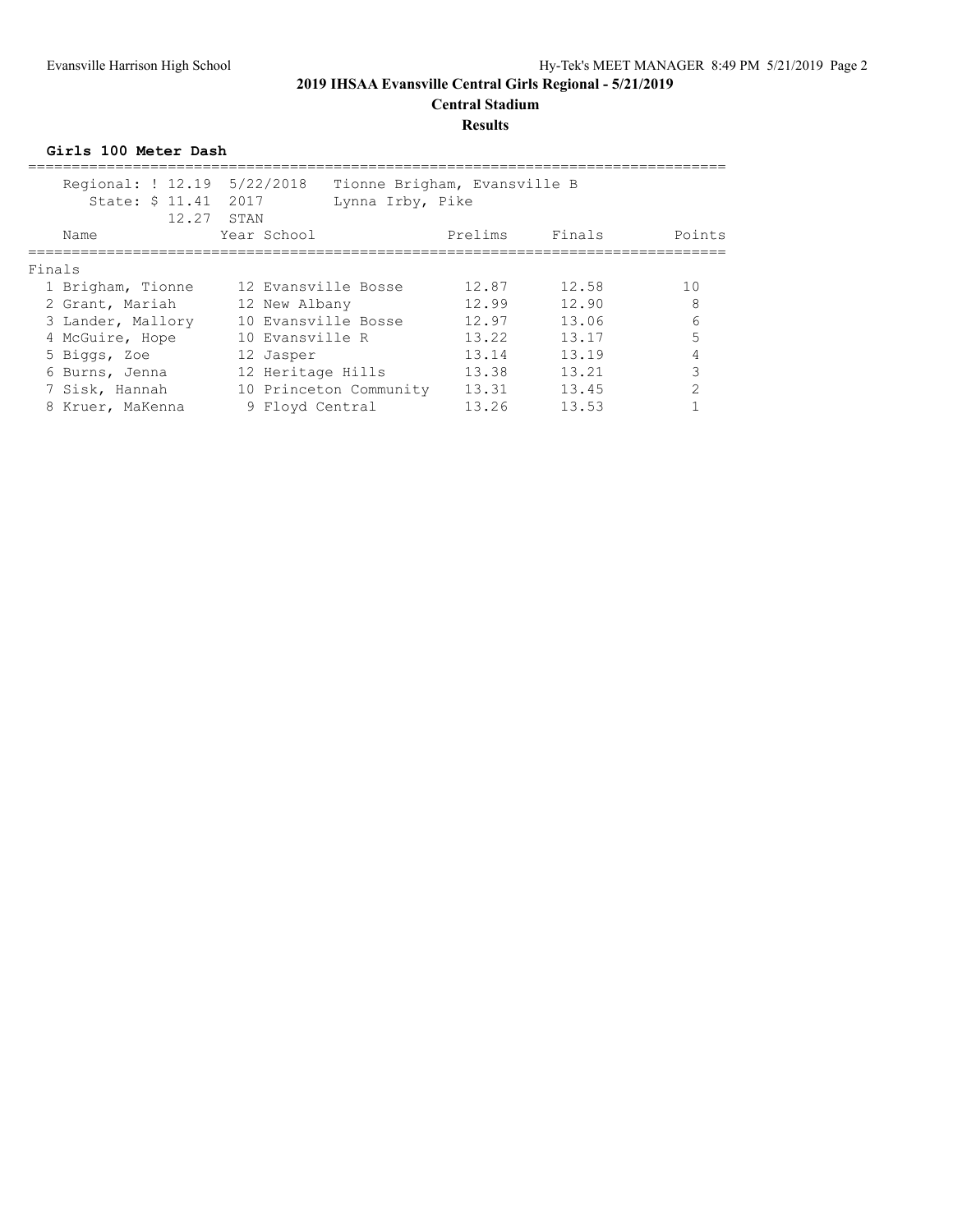# **Results**

**Girls 200 Meter Dash**

| Regional: ! 25.11 5/25/2010<br>State: \$ 23.12 1986<br>25.17 | STAN | Nikita Owens, Ev Central, Central<br>Maicel Malone, Indy North Central |       |         |                |
|--------------------------------------------------------------|------|------------------------------------------------------------------------|-------|---------|----------------|
| Name                                                         |      | Year School                                                            | Seed  | Prelims | H#             |
| Preliminaries                                                |      |                                                                        |       |         |                |
| 1 Meurer, Makinzi                                            |      | 12 North Knox                                                          | 26.00 | 25.650  | 1              |
| 2 Grant, Mariah                                              |      | 12 New Albany                                                          | 26.31 | 25.95Q  | $\overline{2}$ |
| 3 Knepp, Chloe                                               |      | 12 Barr Reeve                                                          | 26.66 | 26.170  | $\overline{2}$ |
| 4 Brigham, Tionne                                            |      | 12 Evansville Bosse                                                    | 26.84 | 26.450  | $\mathbf{1}$   |
| 5 Neukam, Kenzie                                             |      | 12 Southridge                                                          | 26.38 | 26.52q  | $\mathbf{1}$   |
| 6 Biggs, Zoe                                                 |      | 12 Jasper                                                              | 26.33 | 26.71q  | $\overline{2}$ |
| 7 Williams, BreAsia                                          |      | 11 Evansville Bosse                                                    | 26.84 | 26.72q  | $\overline{2}$ |
| 8 McGuire, Hope                                              |      | 10 Evansville R                                                        | 27.30 | 26.91q  | $\overline{c}$ |
| 9 Sisk, Hannah                                               |      | 10 Princeton Community                                                 | 26.64 | 26.92   | $\mathbf{1}$   |
| 10 Hayhurst, Ellen                                           |      | 12 Evansville R                                                        | 27.44 | 27.02   | $\mathbf{1}$   |
| 11 Bachman, Taylor                                           |      | 9 Jasper                                                               | 27.32 | 27.61   | $\overline{2}$ |
| 12 Hardin, Shelby                                            |      | 10 Floyd Central                                                       | 27.87 | 27.85   | $\mathbf{1}$   |
| 13 Kruer, MaKenna                                            |      | 9 Floyd Central                                                        | 27.16 | 27.87   | $\mathbf{1}$   |
| 14 Christie, Julia                                           |      | 10 Providence                                                          | 27.66 | 28.17   | $\overline{2}$ |
| 15 Meece, Grace                                              |      | 11 Southridge                                                          | 27.46 | 28.42   | $\mathbf{1}$   |
| -- Richter, Nicole                                           |      | 10 Gibson Southern                                                     | 27.73 | DNF     | 2              |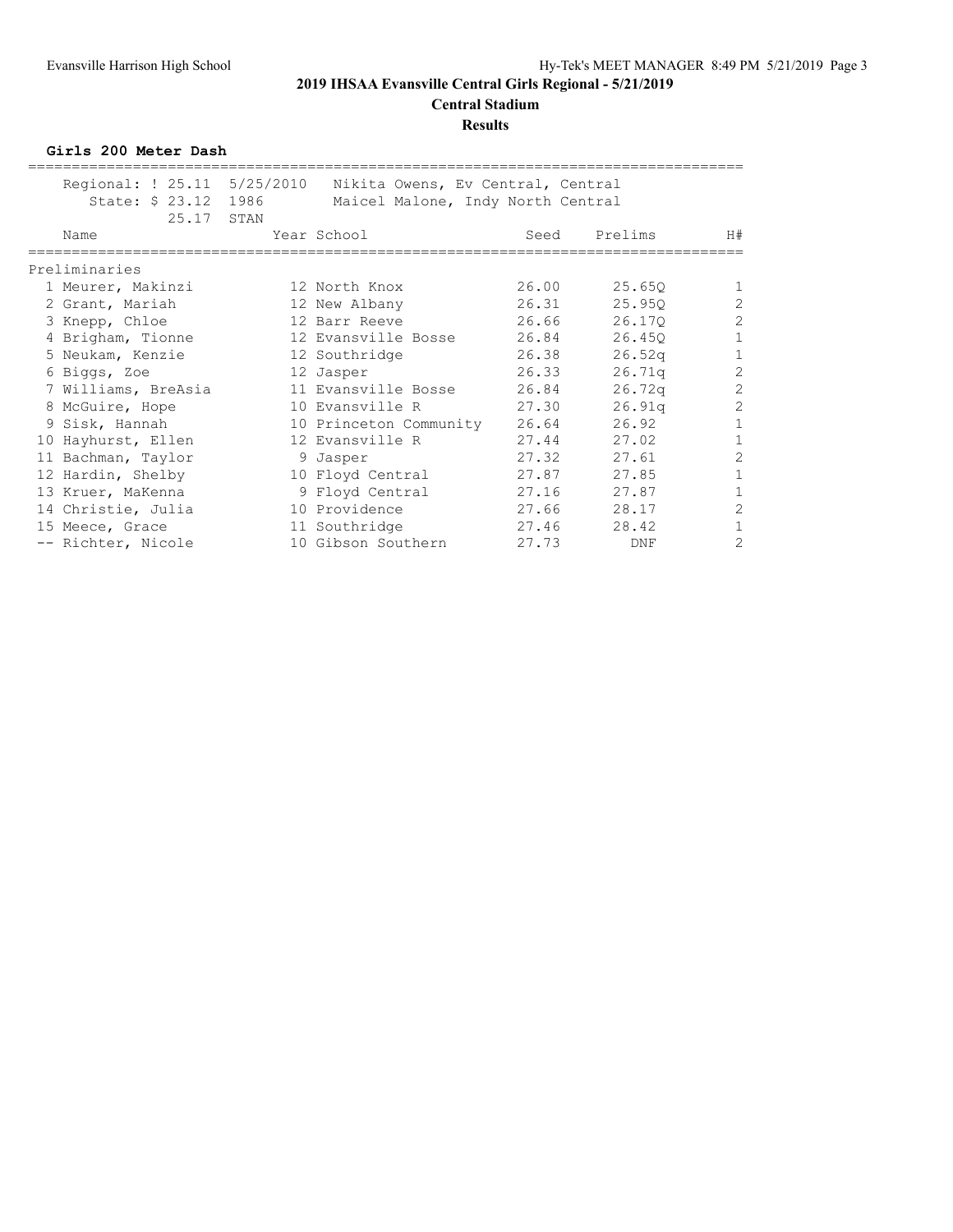#### **Results**

**Girls 200 Meter Dash**

|        | Regional: ! 25.11 5/25/2010<br>State: \$ 23.12 1986<br>25.17 | STAN                | Nikita Owens, Ev Central, Central<br>Maicel Malone, Indy North Central |       |                |
|--------|--------------------------------------------------------------|---------------------|------------------------------------------------------------------------|-------|----------------|
|        | Name                                                         | Year School         | Prelims Finals                                                         |       | Points         |
| Finals |                                                              |                     |                                                                        |       |                |
|        | 1 Meurer, Makinzi                                            | 12 North Knox       | 25.65                                                                  | 25.50 | 10             |
|        | 2 Neukam, Kenzie                                             | 12 Southridge       | 26.52                                                                  | 26.10 | 8              |
|        | 3 Grant, Mariah                                              | 12 New Albany       | 25.95                                                                  | 26.27 | 6              |
|        | 4 Knepp, Chloe                                               | 12 Barr Reeve       | 26.17                                                                  | 26.29 | 5              |
|        | 5 Biggs, Zoe                                                 | 12 Jasper           | 26.71                                                                  | 26.32 |                |
|        | 6 Williams, BreAsia                                          | 11 Evansville Bosse | 26.72                                                                  | 26.71 | 3              |
|        | 7 McGuire, Hope                                              | 10 Evansville R     | 26.91                                                                  | 27.18 | $\mathfrak{D}$ |
|        | 8 Brigham, Tionne                                            | 12 Evansville Bosse | 26.45                                                                  | 27.37 |                |
|        |                                                              |                     |                                                                        |       |                |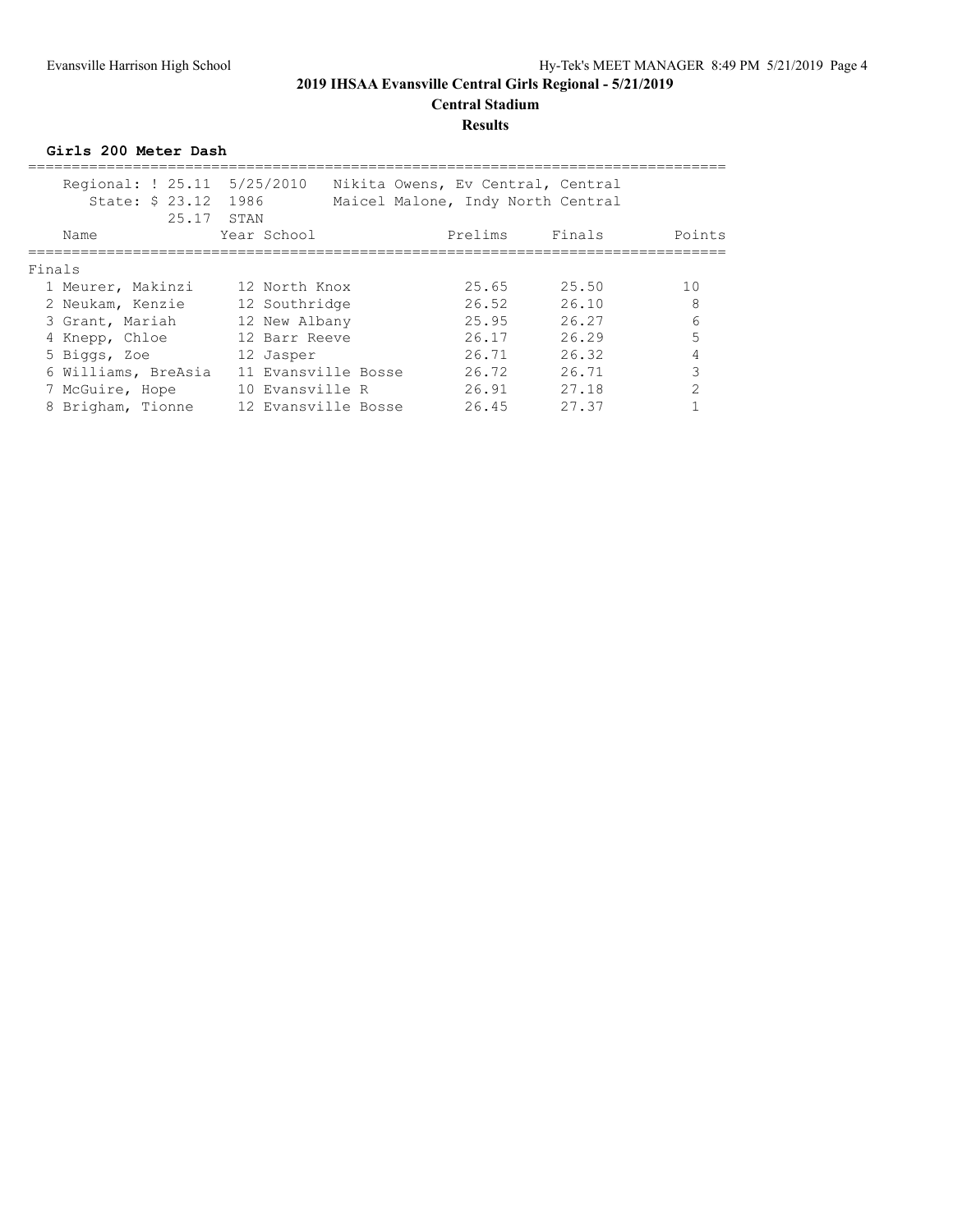### **Results**

**Girls 400 Meter Dash**

| Regional: ! 56.89 5/27/2003<br>State: \$ 52.42 1986<br>57.38 STAN | Brittney Knies, Forest Park, Forest Park<br>Maicel Malone, Indy North Central |                 |         |                |                |
|-------------------------------------------------------------------|-------------------------------------------------------------------------------|-----------------|---------|----------------|----------------|
| Name                                                              | Year School                                                                   | Seed            | Finals  |                | H# Points      |
|                                                                   | 1 Jones-taylor, Aver 12 Princeton Community                                   | 59.14           | 58.34   | 2              | 10             |
| 2 Burns, Jenna 12 Heritage Hills                                  |                                                                               | 58.32 59.02     |         | $\overline{2}$ | 8 <sup>8</sup> |
| 3 Winslow, Riley 11 New Albany                                    |                                                                               | $59.69$ $59.11$ |         | $2^{\circ}$    | 6              |
| 4 Schwartz, Brynn 10 Jasper                                       | $59.42$ $59.89$                                                               |                 |         | $\overline{2}$ | 5              |
|                                                                   | 5 Hayhurst, Ellen 12 Evansville R 1:00.95 1:00.42                             |                 |         | $\overline{2}$ | $\overline{4}$ |
|                                                                   | 6 Wittmer, Mallory 11 Evansville R 1:01.75                                    |                 | 1:00.47 | $\overline{2}$ | 3              |
| 7 Altstadt, Anna 11 Southridge                                    |                                                                               | 1:00.31         | 1:00.72 | $\overline{2}$ | $\overline{2}$ |
| 8 Spore, Laci                                                     | 9 Princeton Community 1:01.70                                                 |                 | 1:01.73 | $\overline{2}$ | 1              |
|                                                                   | 9 Stumler, Avery 11 Providence                                                | 1:02.09         | 1:01.95 | $\mathbf{1}$   |                |
| 10 Hasenour, Carmen                                               | 9 Gibson Southern 1:01.76                                                     |                 | 1:02.19 |                |                |
|                                                                   | 11 Suer, Grace 10 Floyd Central 1:02.45                                       |                 | 1:02.95 | $\mathbf{1}$   |                |
| 12 Ballengee, Abby                                                | 9 Barr Reeve 1:02.71                                                          |                 | 1:03.25 |                |                |
|                                                                   | 13 Johnson, Jessie 11 Corydon Central 1:02.87                                 |                 | 1:03.56 |                |                |
|                                                                   |                                                                               |                 | 1:03.89 |                |                |
|                                                                   | 15 Fehrenbacher, Nait 9 Evansville Central 1:03.35                            |                 | 1:24.83 |                |                |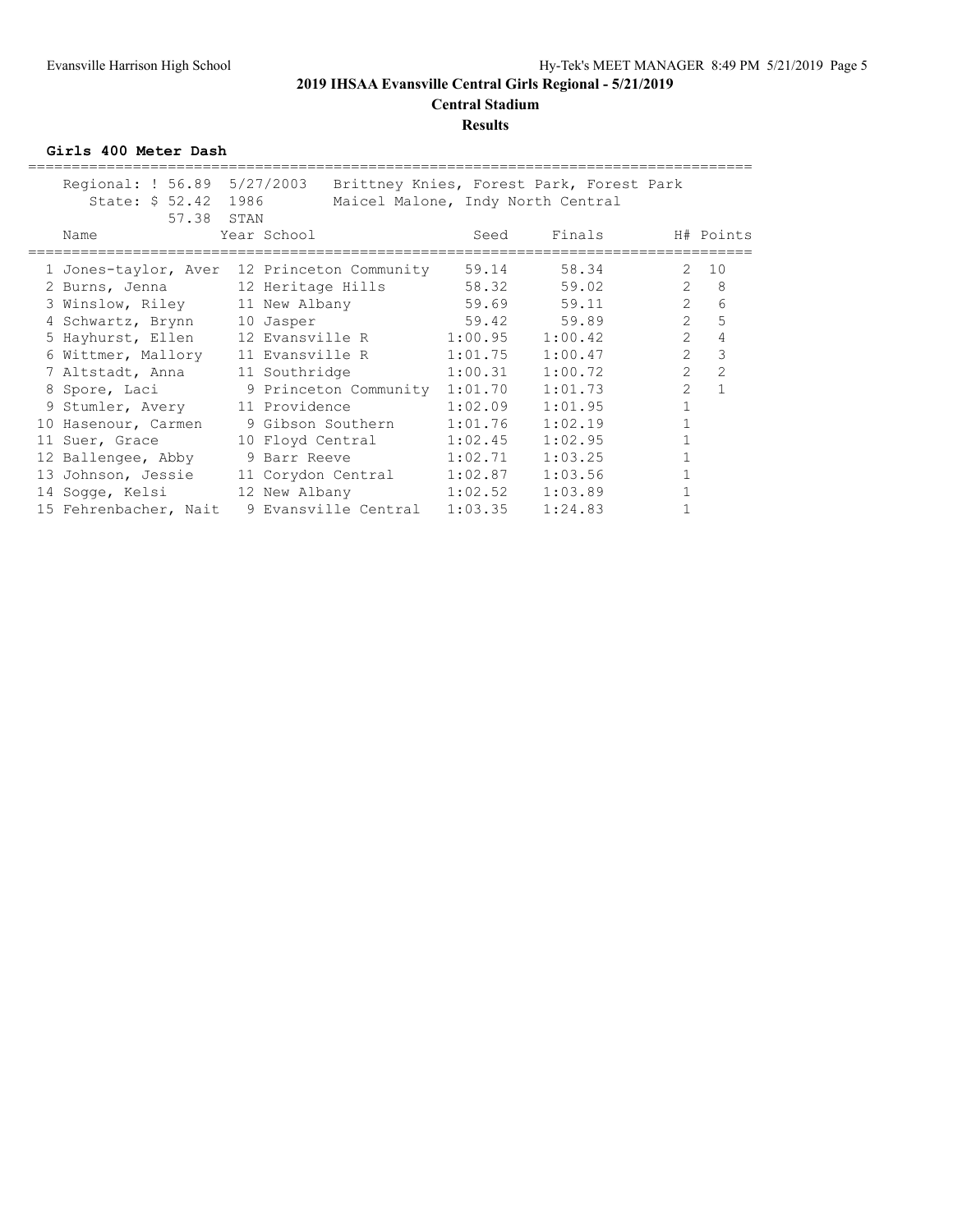# **Central Stadium**

#### **Results**

**Girls 800 Meter Run**

| Regional: ! 2:10.75 5/22/2012            |                                   |                     |      |                     | Taylor Wiley, Ev Central, Evansville C |                |
|------------------------------------------|-----------------------------------|---------------------|------|---------------------|----------------------------------------|----------------|
| State: \$ 2:07.91 2013                   |                                   |                     |      |                     | Brittany Neeley, Eastern (Greentown)   |                |
| $2:16.24$ STAN                           |                                   |                     |      |                     |                                        |                |
| Name                                     | Year School                       |                     | Seed |                     | Finals                                 | Points         |
|                                          |                                   |                     |      |                     |                                        |                |
| 1 Morphew, Allison                       | 11 Evansville R                   |                     |      | $2:20.03$ $2:17.61$ |                                        | 10             |
| 2 Sievern, Claire                        | 12 Evansville R 2:18.42 2:18.50   |                     |      |                     |                                        | 8              |
| 3 Hawkins, Olivia 12 New Albany          |                                   | 2:22.08             |      | 2:21.01             |                                        | 6              |
| 4 Couchenour, Mykayl                     | 11 South Knox                     |                     |      | $2:26.16$ $2:24.10$ |                                        | 5              |
| 5 Skorqe, Alyssa                         | 12 Jasper                         |                     |      | 2:21.24 2:25.38     |                                        | 4              |
| 6 Hart, Taylor 9 Gibson Southern 2:26.94 |                                   |                     |      | 2:26.15             |                                        | 3              |
| 7 Baxter, Sydney                         | 10 Floyd Central                  |                     |      | $2:23.66$ $2:27.42$ |                                        | $\overline{2}$ |
| 8 Tretter, Brooklyn                      | 11 Southridge                     | $2:24.23$ $2:28.44$ |      |                     |                                        |                |
| 9 Clare, Natalie                         | 10 Floyd Central 2:25.00          |                     |      | 2:29.03             |                                        |                |
| 10 Livingston, Shelby                    | 11 Northeast Dubois               | 2:31.69             |      | 2:29.98             |                                        |                |
| 11 Pruett, Makenna                       | 9 Barr Reeve                      |                     |      | $2:29.68$ $2:30.63$ |                                        |                |
| 12 Sipes, Makayla                        | 11 Washington                     | 2:30.21             |      | 2:31.23             |                                        |                |
| 13 Fleming, Kalea                        | 10 Loogootee                      | 2:24.81             |      | 2:31.30             |                                        |                |
| 14 Sale, Hannah                          | 11 Evansville F                   |                     |      | $2:28.90$ $2:31.44$ |                                        |                |
| 15 Goebel, Cassidy                       | 11 Evansville Day 2:26.83 2:42.28 |                     |      |                     |                                        |                |
| 16 Thompson, Laney                       | 12 New Albany                     | 2:28.76             |      | 2:48.02             |                                        |                |
|                                          |                                   |                     |      |                     |                                        |                |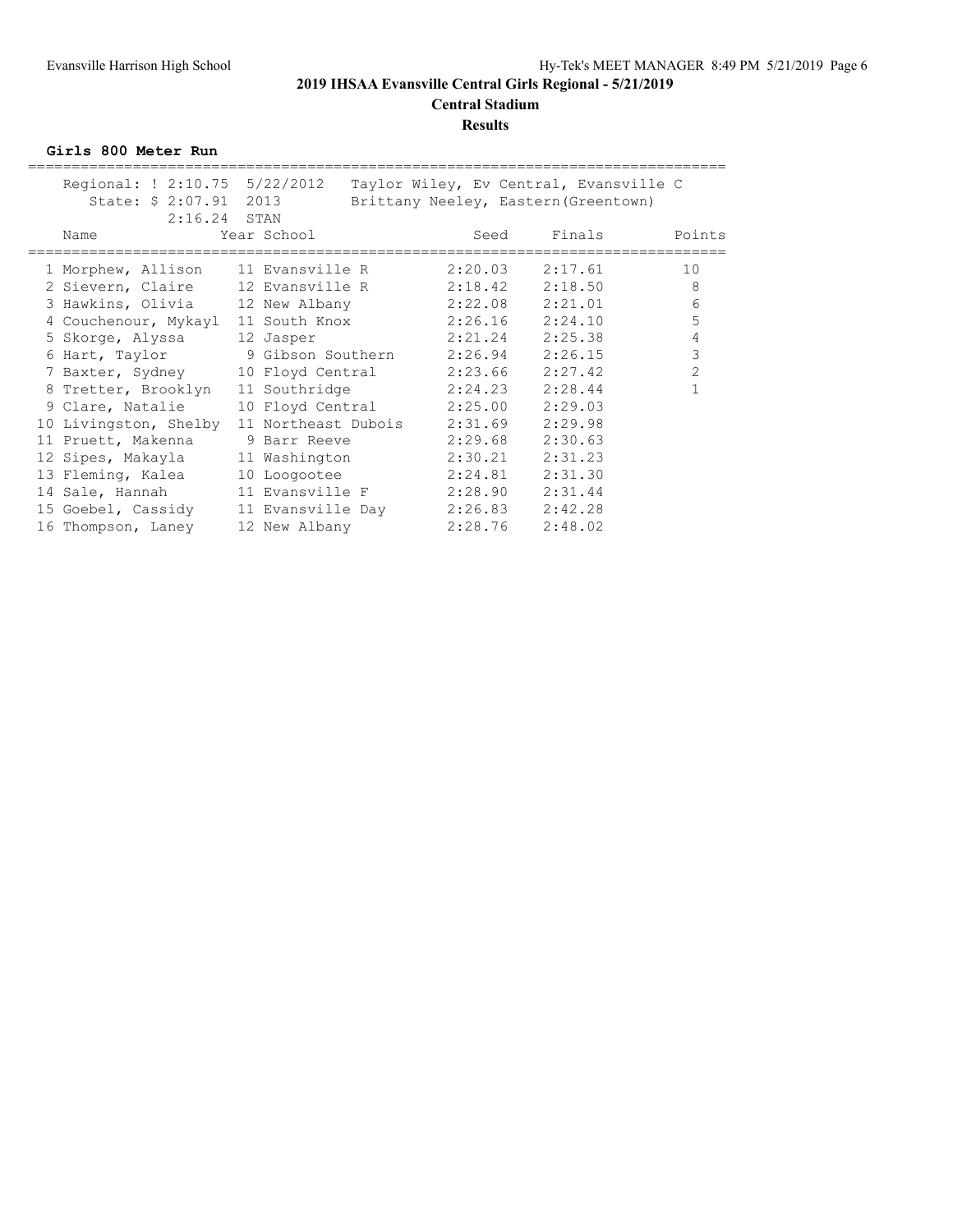**Central Stadium**

#### **Results**

**Girls 1600 Meter Run**

| Regional: ! 5:03.27 5/23/2017 Presley Warren, Memorial<br>State: \$4:43.46 2011 |                                    | Waverly Neer, Culver Academies |                     |                |
|---------------------------------------------------------------------------------|------------------------------------|--------------------------------|---------------------|----------------|
|                                                                                 |                                    |                                |                     |                |
| 5:02.82 STAN                                                                    |                                    |                                |                     |                |
| Name                                                                            | Year School                        | Seed                           |                     | Finals Points  |
|                                                                                 |                                    |                                |                     |                |
| 1 Skorge, Alyssa 12 Jasper                                                      |                                    | 5:16.14                        | 5:08.83             | 10             |
| 2 Vanmeter, Andi 9 Jasper                                                       |                                    |                                | $5:22.09$ $5:16.17$ | 8              |
| 3 Brasseale, Jacquel 9 Evansville R 5:12.00                                     |                                    |                                | 5:18.64             | 6              |
| 4 Delancey, Rachel 12 Evansville R 5:24.60                                      |                                    |                                | 5:20.79             | 5              |
| 5 Goebel, Cassidy 11 Evansville Day 5:13.90                                     |                                    |                                | 5:22.87             | 4              |
| 6 Cirincione, Jaydon                                                            | 9 Floyd Central 5:27.33            |                                | 5:23.90             | 3              |
| 7 Mehling, Claire                                                               | 12 Forest Park 5:29.32             |                                | 5:24.14             | $\overline{2}$ |
|                                                                                 |                                    |                                | 5:27.68             |                |
| 8 Sale, Hannah                                                                  | 11 Evansville F 5:16.30            |                                |                     |                |
| 9 Pruett, Makenna 9 Barr Reeve 5:28.49                                          |                                    |                                | 5:29.09             |                |
| 10 Porter, Kaitlyn 11 Castle                                                    |                                    | 5:16.40                        | 5:33.00             |                |
| 11 Leighty, Kya $\qquad \qquad$ 9 Pike Central $\qquad \qquad$ 5:30.84          |                                    |                                | 5:40.24             |                |
| 12 Emig, Addison 11 Evansville Central 5:45.20                                  |                                    |                                | 5:41.02             |                |
| 13 Coon, Jordan 9 Castle                                                        |                                    | 5:47.88                        | 5:54.72             |                |
| 14 Kaiser, Kaylee 11 Providence 5:36.83                                         |                                    |                                | 5:55.19             |                |
| 15 Stewart, Marcie                                                              | 11 Corydon Central 5:47.90 5:55.74 |                                |                     |                |
| 16 Huelsman, Abagale                                                            | 12 Gibson Southern 5:52.82         |                                | 6:08.59             |                |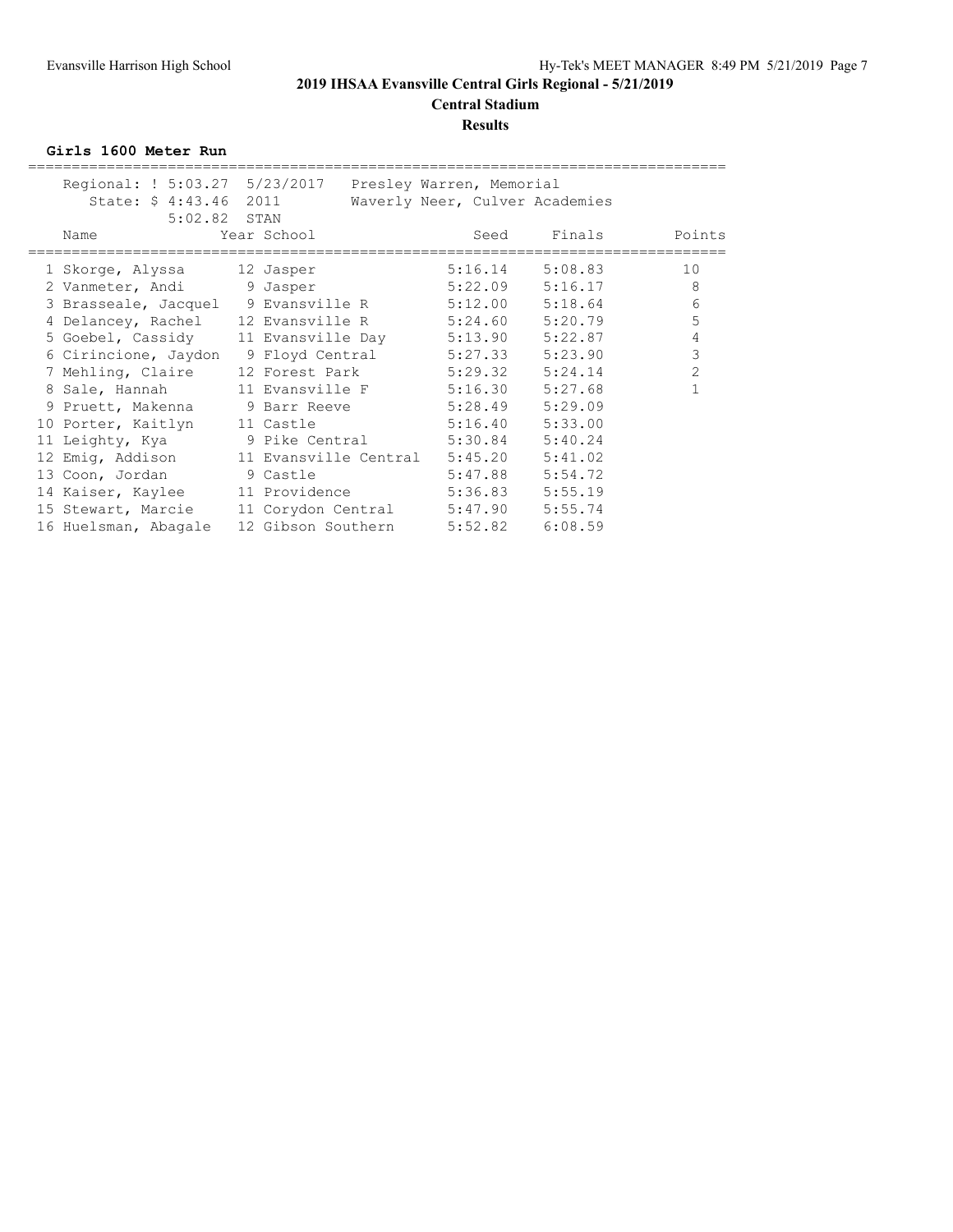#### **Central Stadium Results**

**Girls 3200 Meter Run**

| Regional: ! 10:55.69 5/23/2017 McKenna Cavanaugh, Christian Ac | State: \$ 10:11.20 2015 Anna Rohrer, Mishawaka |          |                    |                |
|----------------------------------------------------------------|------------------------------------------------|----------|--------------------|----------------|
| $10:51.59$ STAN                                                |                                                |          |                    |                |
| Name<br>================                                       | Year School                                    |          | Seed Finals Points |                |
| 1 Cavanaugh, McKenna 12 Christian Ac 11:25.99                  |                                                |          | 11:12.81           | 10             |
| 2 Liddle, Sydney 11 Floyd Central 11:30.82 11:16.22            |                                                |          |                    | 8              |
| 3 Loftus, Chloe 11 Floyd Central 11:48.65                      |                                                |          | 11:44.06           | 6              |
| 4 Mehling, Claire 12 Forest Park 12:15.42                      |                                                |          | 11:57.08           | 5              |
| 5 Vogel, Clare 11 Evansville R 11:43.47                        |                                                |          | 12:03.21           | $\overline{4}$ |
| 6 Fisher, Hadley 12 Evansville North 11:59.37                  |                                                |          | 12:06.66           | $\mathcal{S}$  |
| 7 Hall, Ellie 9 Forest Park 12:14.04                           |                                                |          | 12:12.05           | $\overline{2}$ |
| 8 Schnautz, Addie 12 Evansville R 11:50.93                     |                                                |          | 12:22.75           |                |
| 9 Vanmeter, Andi 9 Jasper                                      | 11:52.65                                       |          | 12:38.38           |                |
| 10 Skorge, Kelsea 10 Jasper 12:59.91                           |                                                |          | 12:40.71           |                |
| 11 Fehrenbacher, Jenn                                          | 12 Evansville M 12:46.14                       |          | 12:42.07           |                |
| 12 Wagler, Katie                                               | 10 Barr Reeve 12:51.86                         |          | 12:47.46           |                |
| 13 Emig, Addison                                               | 11 Evansville Central 12:33.71                 |          | 12:51.61           |                |
| 14 Armstrong, Emily                                            | 10 Corydon Central                             | 12:51.20 | 13:05.58           |                |
| 15 Grove, Delaynie                                             | 12 Barr Reeve 12:48.61                         |          | 13:06.26           |                |
| 16 Gogel, Gracie                                               |                                                |          | 13:44.36           |                |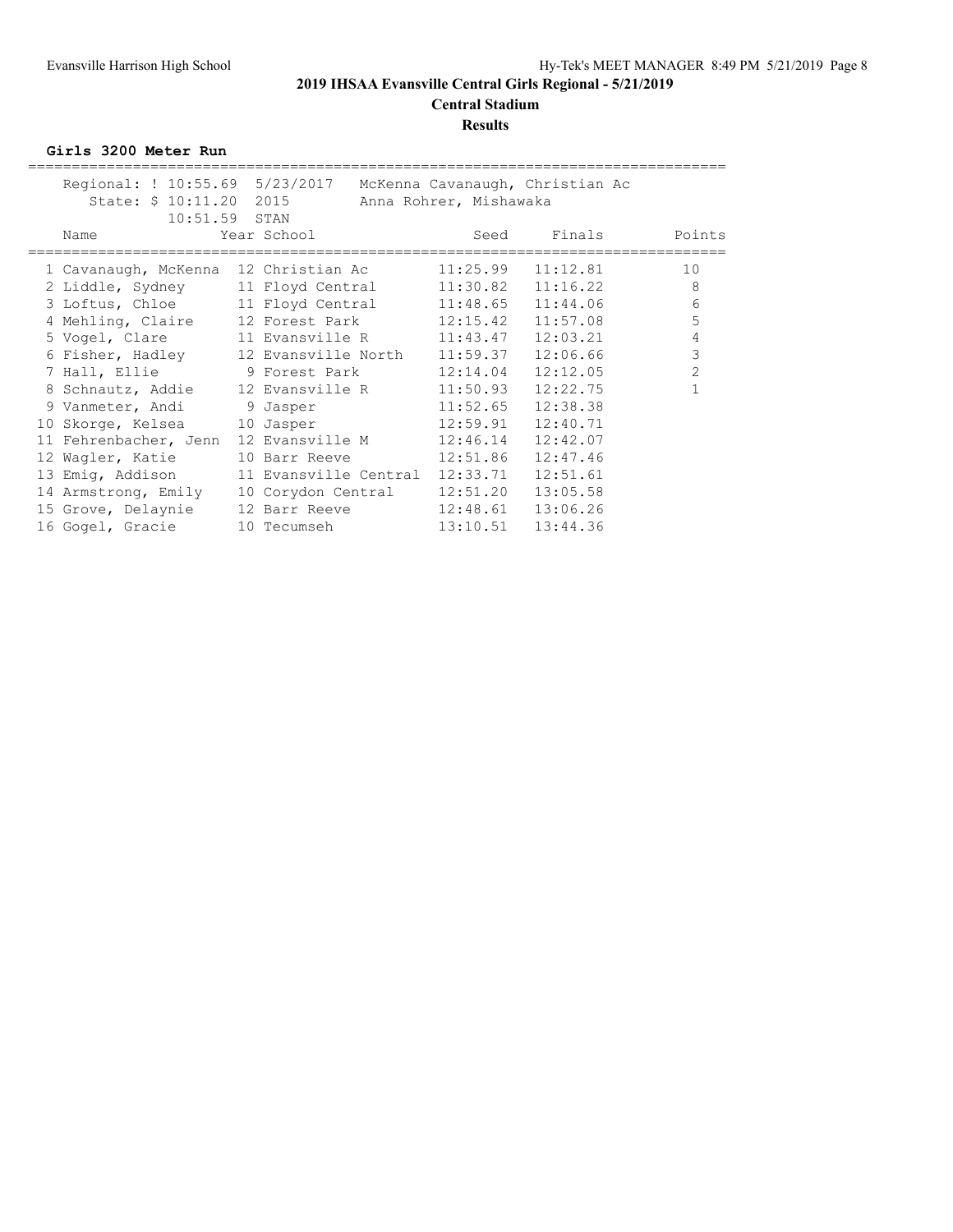# **Central Stadium**

#### **Results**

**Girls 100 Meter Hurdles**

| Name              |                 |                                                                                                                                                               |                                                                                            | Seed                                                                                                                                                                                                                                                                                                                | Prelims | H#                                                                                         |
|-------------------|-----------------|---------------------------------------------------------------------------------------------------------------------------------------------------------------|--------------------------------------------------------------------------------------------|---------------------------------------------------------------------------------------------------------------------------------------------------------------------------------------------------------------------------------------------------------------------------------------------------------------------|---------|--------------------------------------------------------------------------------------------|
| Preliminaries     |                 |                                                                                                                                                               |                                                                                            |                                                                                                                                                                                                                                                                                                                     |         |                                                                                            |
|                   |                 |                                                                                                                                                               |                                                                                            | 16.08                                                                                                                                                                                                                                                                                                               | 16.38Q  | 2                                                                                          |
|                   |                 |                                                                                                                                                               |                                                                                            | 15.97                                                                                                                                                                                                                                                                                                               | 16.560  | $\mathbf 1$                                                                                |
|                   |                 |                                                                                                                                                               |                                                                                            |                                                                                                                                                                                                                                                                                                                     | 16.680  | $\overline{c}$                                                                             |
|                   |                 |                                                                                                                                                               |                                                                                            | 16.37                                                                                                                                                                                                                                                                                                               | 16.720  | $\mathbf 1$                                                                                |
| 5 Cates, Madison  |                 |                                                                                                                                                               |                                                                                            | 17.30                                                                                                                                                                                                                                                                                                               | 16.76q  | $\mathbf{1}$                                                                               |
| 6 Kalna, Olivia   |                 |                                                                                                                                                               |                                                                                            | 16.88                                                                                                                                                                                                                                                                                                               | 16.84q  | $\mathbf{1}$                                                                               |
| 7 Roach, Jena     |                 |                                                                                                                                                               |                                                                                            | 16.65                                                                                                                                                                                                                                                                                                               | 17.10q  | $\mathbf 1$                                                                                |
|                   |                 |                                                                                                                                                               |                                                                                            | 16.76                                                                                                                                                                                                                                                                                                               | 17.16q  | $\overline{2}$                                                                             |
|                   |                 |                                                                                                                                                               |                                                                                            | 17.33                                                                                                                                                                                                                                                                                                               | 17.48   | $\overline{c}$                                                                             |
| 10 Hux, Alexa     |                 |                                                                                                                                                               |                                                                                            | 16.68                                                                                                                                                                                                                                                                                                               | 17.53   | $\mathbf{2}$                                                                               |
| 11 Kaiser, Keegan |                 |                                                                                                                                                               |                                                                                            | 17.01                                                                                                                                                                                                                                                                                                               | 17.61   | $\overline{2}$                                                                             |
|                   |                 |                                                                                                                                                               |                                                                                            | 17.43                                                                                                                                                                                                                                                                                                               | 17.63   | 1                                                                                          |
| 13 Enlow, Haven   |                 |                                                                                                                                                               |                                                                                            | 17.12                                                                                                                                                                                                                                                                                                               | 17.79   | $\overline{2}$                                                                             |
|                   |                 |                                                                                                                                                               |                                                                                            |                                                                                                                                                                                                                                                                                                                     | 17.88   | $\mathbf{1}$                                                                               |
|                   |                 |                                                                                                                                                               |                                                                                            | 17.25                                                                                                                                                                                                                                                                                                               | 17.91   | 1                                                                                          |
| 16 Raber, Hailey  |                 |                                                                                                                                                               |                                                                                            | 17.31                                                                                                                                                                                                                                                                                                               | 18.34   | $\overline{2}$                                                                             |
|                   | 2 Wilder, Ramey | 1 Zigenfus, Victoria<br>3 Sickbert, Grace<br>4 Frederick, Jasmine<br>9 Herrell, Maggie<br>12 Vandermel, Lilly<br>14 Englert, Katelyn<br>15 Stephenson, Maggie | Regional: ! 14.50 5/25/2005<br>State: \$ 13.93 2018<br>15.00 STAN<br>8 Williams, Elizabeth | Year School<br>12 Evansville M<br>11 Boonville<br>11 Southridge<br>12 New Albany<br>12 North Posey<br>12 Evansville R<br>10 Washington<br>10 Heritage Hills<br>11 Castle<br>10 Evansville North<br>9 Floyd Central<br>12 North Daviess<br>10 Floyd Central<br>12 Forest Park<br>11 Northeast Dubois<br>9 Barr Reeve |         | Katie Johnson, Ev Harrison, Harrison<br>Destiny Washington, Lake Central<br>16.25<br>16.89 |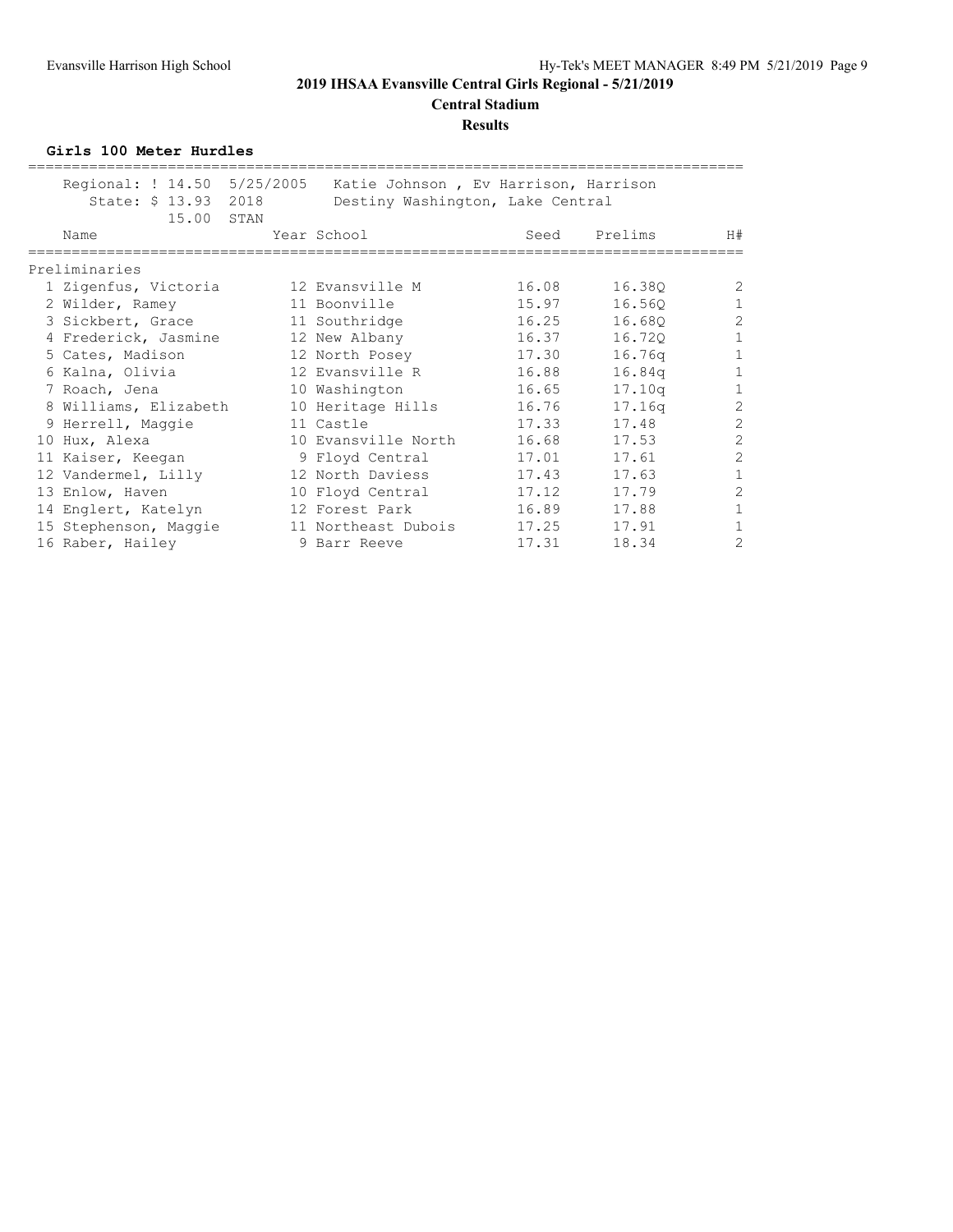# **Central Stadium**

#### **Results**

**Girls 100 Meter Hurdles**

| Regional: ! 14.50 5/25/2005<br>State: \$ 13.93 2018<br>15.00 STAN |                   |  | Katie Johnson, Ev Harrison, Harrison<br>Destiny Washington, Lake Central |        |                 |  |  |  |
|-------------------------------------------------------------------|-------------------|--|--------------------------------------------------------------------------|--------|-----------------|--|--|--|
| Name                                                              | Year School       |  | Prelims                                                                  | Finals | Points          |  |  |  |
| Finals                                                            |                   |  |                                                                          |        |                 |  |  |  |
| 1 Sickbert, Grace                                                 | 11 Southridge     |  | 16.68                                                                    | 15.53  | 10              |  |  |  |
| 2 Zigenfus, Victoria                                              | 12 Evansville M   |  | 16.38                                                                    | 15.81  | 8               |  |  |  |
| 3 Wilder, Ramey                                                   | 11 Boonville      |  | 16.56                                                                    | 15.91  | $6\overline{6}$ |  |  |  |
| 4 Roach, Jena                                                     | 10 Washington     |  | 17.10                                                                    | 16.60  | 5               |  |  |  |
| 5 Frederick, Jasmine                                              | 12 New Albany     |  | 16.72                                                                    | 16.66  |                 |  |  |  |
| 6 Kalna, Olivia                                                   | 12 Evansville R   |  | 16.84                                                                    | 16.73  | 3               |  |  |  |
| 7 Williams, Elizabet                                              | 10 Heritage Hills |  | 17.16                                                                    | 17.10  | $\mathfrak{D}$  |  |  |  |
| 8 Cates, Madison                                                  | 12 North Posey    |  | 16.76                                                                    | 17.38  |                 |  |  |  |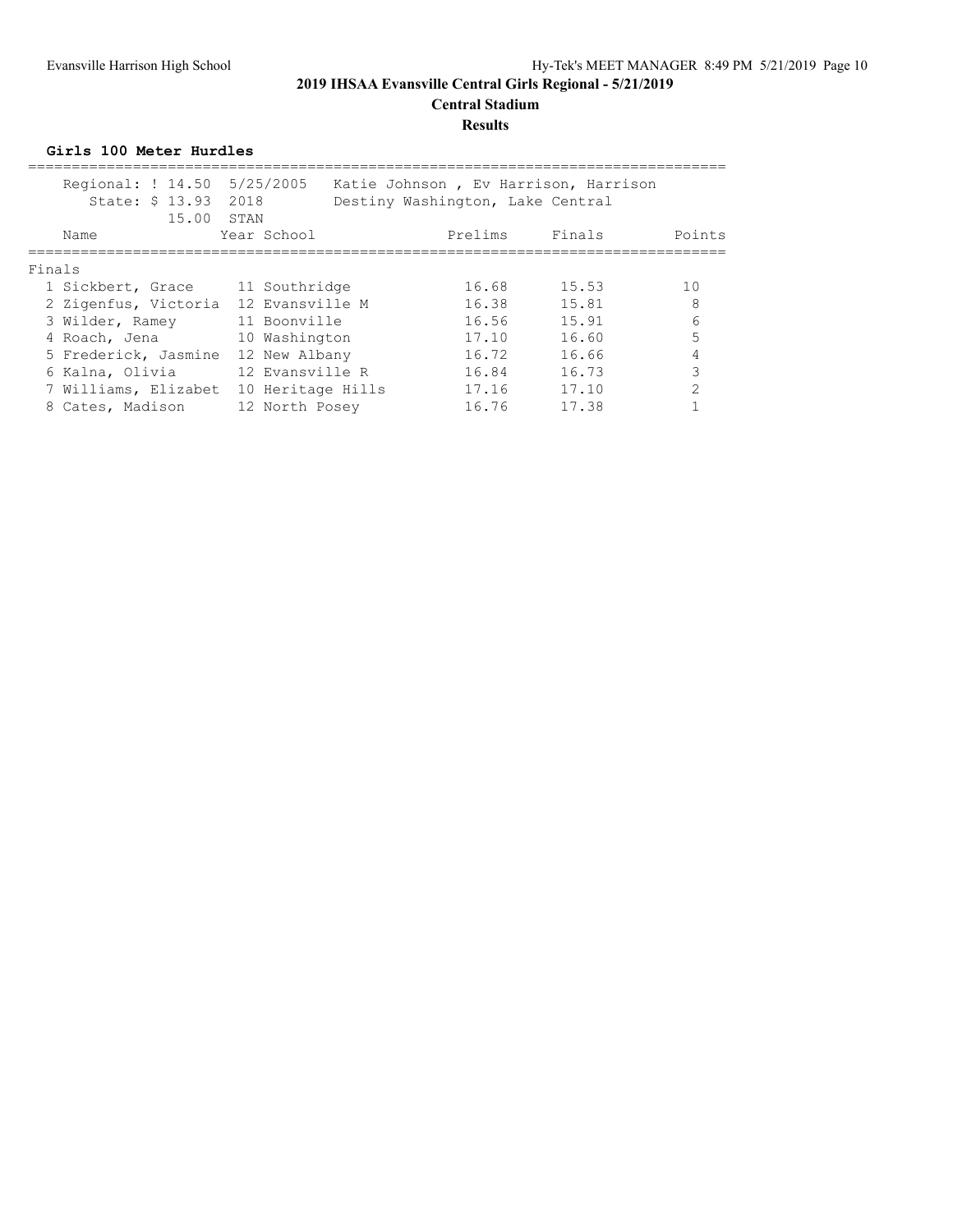# **Central Stadium**

#### **Results**

**Girls 300 Meter Hurdles**

| Regional: ! 43.89 5/24/2006<br>State: \$ 41.36 2014 |                    |  | Erica Moore, Sullivan, Sullivan | Symone Black, Ft Wayne Concordia Luthe |                |                |
|-----------------------------------------------------|--------------------|--|---------------------------------|----------------------------------------|----------------|----------------|
| 45.32 STAN<br>Name                                  | Year School        |  | Seed                            | Finals                                 |                | H# Points      |
| 1 Zigenfus, Victoria 12 Evansville M                |                    |  | 46.81                           | 46.37                                  | $\mathcal{L}$  | 10             |
| 2 Frederick, Jasmine 12 New Albany                  |                    |  | 47.12                           | 47.28                                  | $\mathbf{2}$   | 8              |
| 3 Sickbert, Grace 11 Southridge 5 16.79 47.69       |                    |  |                                 |                                        | $\overline{2}$ | 6              |
| 4 Englert, Katelyn 12 Forest Park                   |                    |  | 49.75                           | 47.88                                  | $\mathbf{1}$   | 5              |
| 5 Kaiser, Keegan 9 Floyd Central                    |                    |  | 48.42                           | 47.99                                  | $\overline{2}$ | 4              |
| 6 Semer, Racquel                                    |                    |  | 10 Floyd Central 47.60          | 48.28                                  | $\overline{2}$ | $\mathcal{S}$  |
| 7 Lange, Claire                                     | 9 Heritage Hills   |  | 48.90                           | 48.91                                  | $\overline{2}$ | $\overline{c}$ |
| 8 Wilder, Ramey 11 Boonville                        |                    |  | 48.43                           | 49.08                                  | $\overline{2}$ | $\mathbf{1}$   |
| 9 Barron, Sydney                                    | 11 Providence      |  | 47.86                           | 49.22                                  | $\overline{2}$ |                |
| 10 Warren, Alona 12 New Albany                      |                    |  | 50.29                           | 49.45                                  |                |                |
| 11 Roe, Kendra                                      | 12 Washington      |  | 49.87                           | 49.76                                  |                |                |
| 12 Coultas, Brooke                                  | 9 Jasper           |  | 50.02                           | 50.04                                  |                |                |
| 13 Vandermel, Lilly                                 | 12 North Daviess   |  | 50.41                           | 50.07                                  |                |                |
| 14 Moran, Aaliyah                                   | 10 Evansville R    |  | 50.43                           | 50.10                                  |                |                |
| 15 Freeman, Taylor                                  | 10 North Posey     |  | 50.98                           | 50.44                                  |                |                |
| 16 Moody, Brooklynn                                 | 12 Gibson Southern |  | 50.29                           | 50.48                                  |                |                |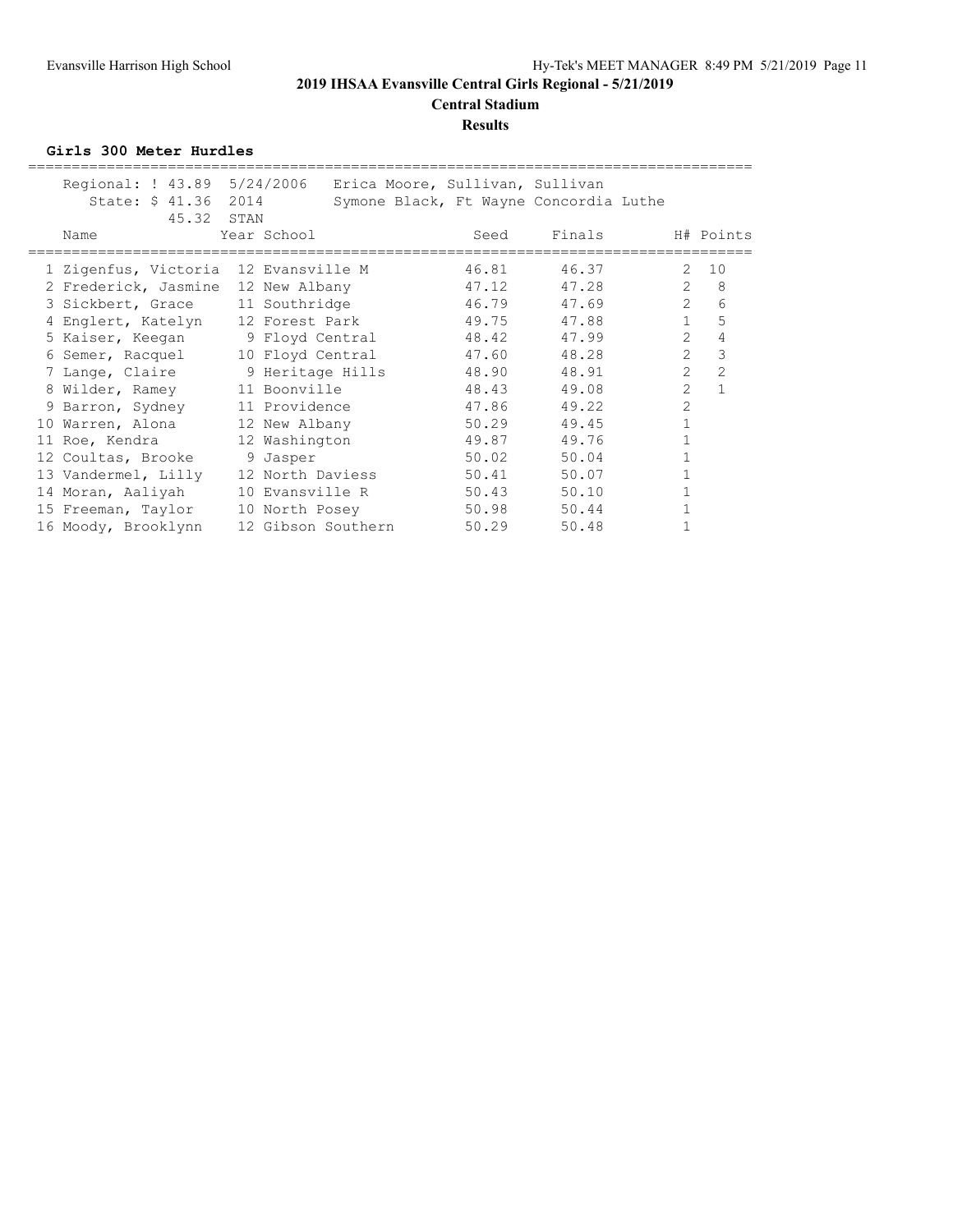**Central Stadium**

**Results**

#### **Girls 4x100 Meter Relay**

| 5/22/2018<br>Regional: ! 48.98                      |    | Evansville Bosse, Evansville B                    |   |           |
|-----------------------------------------------------|----|---------------------------------------------------|---|-----------|
|                                                     |    | B Williams, M Lander, J McElroy, T Brigham        |   |           |
| State: \$ 45.75<br>2003                             |    | Ft. Wayne Northrop                                |   |           |
|                                                     |    | T. Adams, L. Rox, K. Carr, Z. Robinson            |   |           |
| 48.77<br>STAN                                       |    |                                                   |   |           |
| School<br>==================                        |    | Finals<br>Seed<br>, , , , , , , , , , , , , , , , |   | H# Points |
| 1 Evansville Bosse                                  |    | 49.62<br>49.07                                    | 2 | 10        |
| 1) Funches, Antania 10                              |    | 2) Lander, Mallory 10                             |   |           |
| 3) Williams, BreAsia 11                             |    | 4) Brigham, Tionne 12                             |   |           |
| 5) McElroy, Jaden 12                                |    | 6) Hazlewood, Miakhara 10                         |   |           |
| 7) Dixon, Nykara 11                                 | 8) |                                                   |   |           |
| 2 Southridge                                        |    | 50.45<br>49.54                                    | 2 | 8         |
| 1) Neukam, Kenzie 12                                |    | 2) Steckler, Monica 10                            |   |           |
| 3) Meece, Grace 11                                  |    | 4) Sickbert, Grace 11                             |   |           |
| 5) Brady, Alexis 11                                 |    | 6) Hentrup, Claire 9                              |   |           |
| 3 New Albany                                        |    | 50.45<br>49.83                                    | 2 | 6         |
| 1) White, Shalandria 9                              |    | 2) Gordon, Elise 10                               |   |           |
| 3) Morris, Dasha 9                                  |    | 4) Grant, Mariah 12                               |   |           |
| 5) Englund, Lydia 12                                |    | 6) Warren, Alona 12                               |   |           |
| 7) Tate, Marley 10                                  |    | 8) Lynch, Hannah 11                               |   |           |
| 4 Evansville Reitz Memorial                         |    | 51.26<br>50.83                                    | 2 | 5         |
| 1) Bell, Ja'Kiah 10                                 |    | 2) Clark, Olivia 11                               |   |           |
| 3) McGuire, Hope 10                                 |    | 4) Holt, Emma 9                                   |   |           |
| 5) Moran, Aaliyah 10                                |    | 6) Kalna, Olivia 12                               |   |           |
| 7) Hayhurst, Ellen 12                               |    | 8) Stahl, Ellason 9                               |   |           |
| 5 Evansville Central                                |    | 51.90<br>50.85                                    | 2 | 4         |
| 1) Stinson, Bre'Nae 10                              |    | 2) Brock, MaKayla 10                              |   |           |
| 3) Fehrenbacher, Naitile 9                          |    | 4) Miles, Shemijah 9                              |   |           |
| 5) Stinson, Jay'Ira 12                              | 6) |                                                   |   |           |
| 6 Floyd Central                                     |    | 51.61<br>51.34                                    | 2 | 3         |
| 1) Conway, Carley 11                                |    | 2) Hardin, Shelby 10                              |   |           |
| 3) Freiberger, Spencer 11                           |    | 4) Kruer, MaKenna 9                               |   |           |
| 5) Barney, Bella 10                                 |    | 6) Davis, Reece 9                                 |   |           |
| 7) Zeinemann, Annalise 9<br>7 Providence            | 8) | 51.57                                             | 2 | 2         |
|                                                     |    | 51.45<br>2) Barron, Sydney 11                     |   |           |
| 1) Vaughn-Bowman, Justus 9<br>3) Bottorff, Reese 10 |    | 4) Christie, Julia 10                             |   |           |
| 8 Evansville Mater Dei                              |    | 52.67<br>52.24                                    | 1 | 1         |
| 1) Naas, Clarissa 9                                 |    | 2) Howell, Grace 11                               |   |           |
| 3) Austin, Brylie 9                                 |    | 4) Fehrenbacher, Hannah 11                        |   |           |
| 5) Nosko, Miranda 10                                |    | 6) Vibbert, Audrey 9                              |   |           |
| 9 Evansville North                                  |    | 52.02<br>52.49                                    | 2 |           |
| 1) Hux, Alexa 10                                    |    | 2) Wortman, Abby 10                               |   |           |
| 3) Yunker, Kara 10                                  |    | 4) Kittle, Alexa 10                               |   |           |
| 5) Carter, Hope 11                                  |    | 6) Edwards, Tyresha 9                             |   |           |
| 7) Curtis, Alyssa 12                                | 8) |                                                   |   |           |
| 10 North Posey                                      |    | 53.38<br>53.00                                    | 1 |           |
| 1) Cates, Madison 12                                |    | 2) Freeman, Taylor 10                             |   |           |
| 3) Devine, Kennedy 10                               |    | 4) O'Risky, Elise 12                              |   |           |
| 5) Gentil, Lyndsey 9                                | 6) |                                                   |   |           |
| 11 Jasper                                           |    | 52.79<br>53.23                                    | 1 |           |
| 1) Coultas, Brooke 9                                |    | 2) Bachman, Taylor 9                              |   |           |
| 3) Schwenk, Aliyah 10                               |    | 4) Ahner, Mia 10                                  |   |           |
| 5) Ortiz, Brandy 12                                 |    | 6) Pfister, Jayden 9                              |   |           |
|                                                     |    |                                                   |   |           |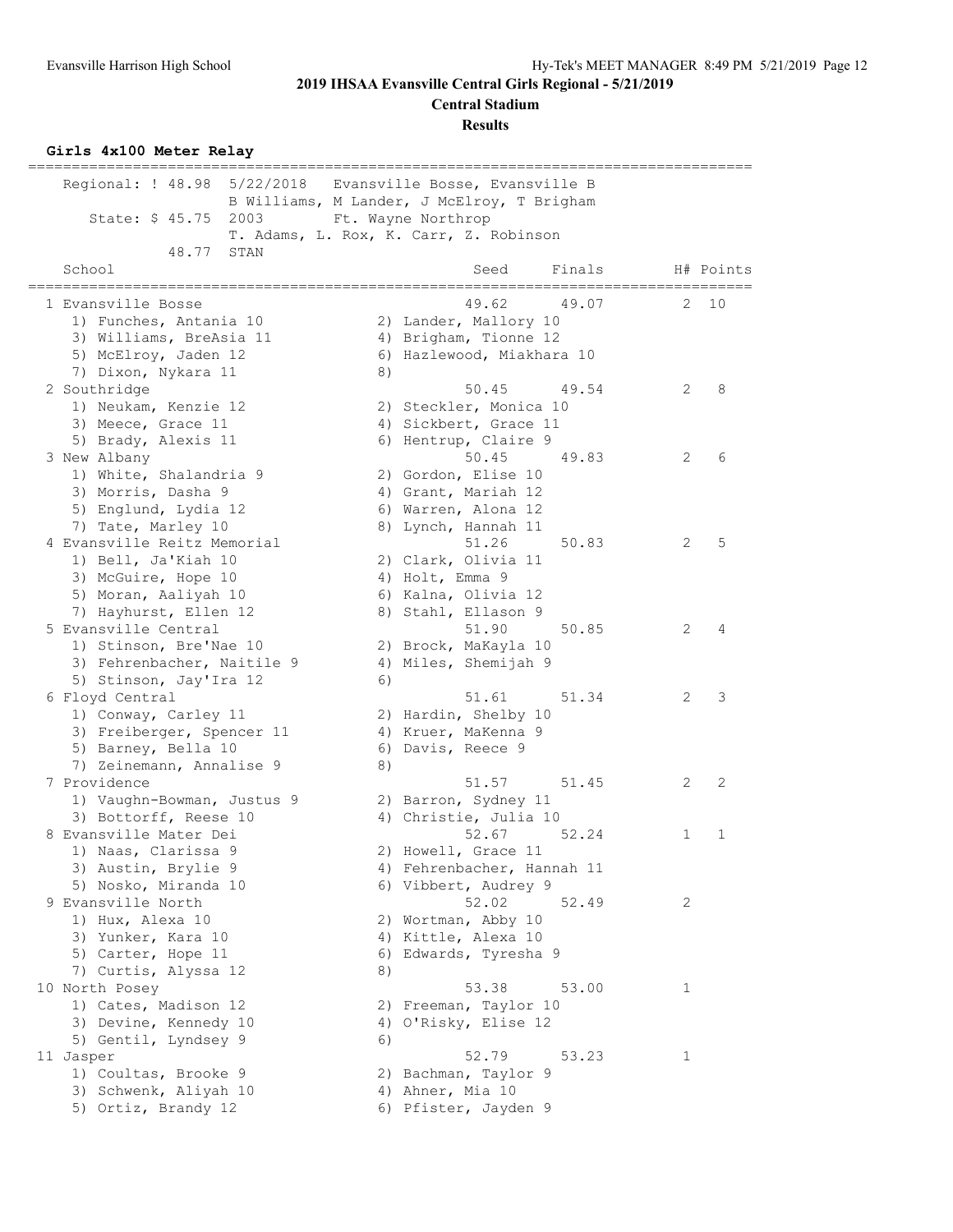### **Central Stadium**

#### **Results**

# **....Girls 4x100 Meter Relay**

| 7) Biggs, Zoe 12          |    | 8) Hubert, Hallie 9    |  |
|---------------------------|----|------------------------|--|
| 12 Gibson Southern        |    | 52.34<br>53.26         |  |
| 1) Field, Lindsey 12      |    | 2) McKee, Emily 10     |  |
| 3) Rose, Maggie 11        |    | 4) Richter, Nicole 10  |  |
| 5) Schmits, Lizabeth 11   |    | 6) Niehaus, Megan 11   |  |
| 7) Pohl, Alexis 10        |    | 8) Maurer, Tierney 10  |  |
| 13 Washington             |    | 52.46<br>53.35         |  |
| 1) Roach, Jena 10         |    | 2) Gray, Jenna 12      |  |
| 3) Roe, Kendra 12         |    | 4) Reel, Trinidy 9     |  |
| 5) Murray, Erin 9         | 6) |                        |  |
| 14 North Knox             |    | 52.32 55.02            |  |
| 1) Poe, Graycie 9         |    | 2) Earhart, Mallory 11 |  |
| 3) Jones, Kamryn 11       |    | 4) McKinley, Abigail 9 |  |
| 5) Meurer, Makinzi 12     | 6) |                        |  |
| -- Heritage Hills         |    | 52.81<br>DQ.           |  |
| 1) Williams, Elizabeth 10 |    | 2) Lytton, Hadley 9    |  |
| 3) Wilson, Abi 9          |    | 4) Lange, Claire 9     |  |
| 5) Jarvis, Hailee 9       |    | 6) Burns, Jenna 12     |  |
| 7) Smith, Madison 10      |    | 8) Johnson, Chloe 9    |  |
| -- South Spencer          |    | 52.64<br>DO.           |  |
| 1) Ficker, Allyson 12     |    | 2) Vaughan, Natalie 11 |  |
| 3) Bowlds, Kelsey 12      |    | 4) Toler, Macey 9      |  |
| 5) Smith, Keylee 9        | 6) |                        |  |
|                           |    |                        |  |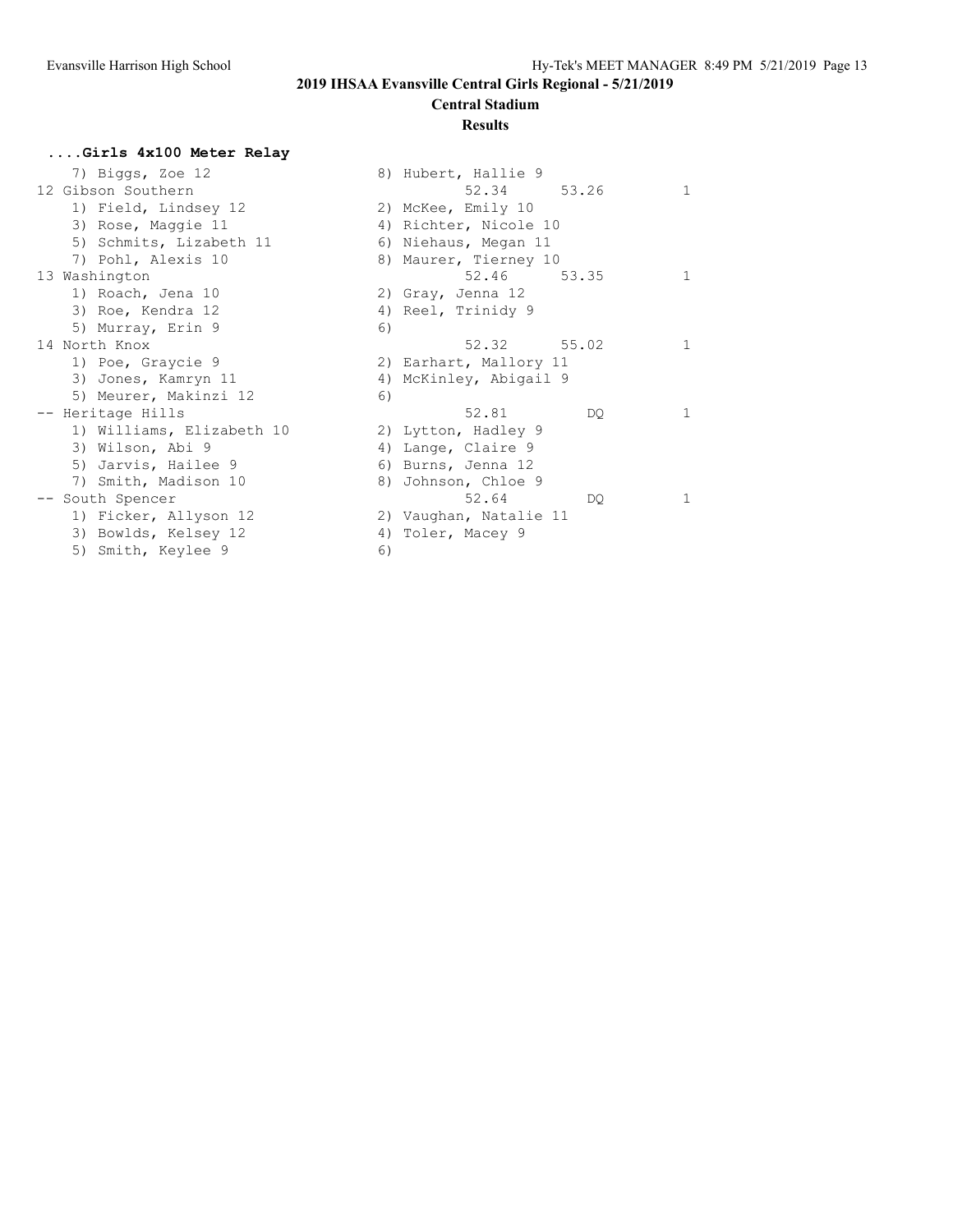**Central Stadium**

**Results**

#### **Girls 4x400 Meter Relay**

| =================                          |                                                                             |   |                       |
|--------------------------------------------|-----------------------------------------------------------------------------|---|-----------------------|
| Regional: ! 3:59.99 5/27/2014              | Terre Haute North Vigo, TH North<br>J Conley, K Stigall, L Curley, L Welker |   |                       |
| State: \$ 3:47.37<br>2011                  | Lawrence North                                                              |   |                       |
|                                            | M. Brooks. A. Franklin, A. Spencer, C. Miller                               |   |                       |
| 3:57.25<br>STAN                            |                                                                             |   |                       |
| School                                     | Finals<br>Seed                                                              |   | H# Points<br>======== |
| 1 Evansville Reitz Memorial                | =======<br>===========<br>4:06.07<br>4:04.08                                | 2 | 10                    |
| 1) Hayhurst, Ellen 12                      | 2) Sievern, Claire 12                                                       |   |                       |
| 3) Wittmer, Mallory 11                     | 4) Morphew, Allison 11                                                      |   |                       |
| 5) Schnautz, Addie 12                      | 6) Brasseale, Jacqueline 9                                                  |   |                       |
| 7) Felker, Sevreanna 12                    | 8) Schulten, Margaret 10                                                    |   |                       |
| 2 New Albany                               | 4:07.01<br>4:08.48                                                          | 2 | 8                     |
| 1) Frederick, Jasmine 12                   | 2) Winslow, Riley 11                                                        |   |                       |
| 3) Hawkins, Olivia 12                      | 4) Sogge, Kelsi 12                                                          |   |                       |
| 5) Grant, Mariah 12                        | 6) Thompson, Laney 12                                                       |   |                       |
| 7) Lynch, Hannah 11                        | 8) Tate, Marley 10                                                          |   |                       |
| 3 Floyd Central                            | 4:10.02<br>4:10.64                                                          | 2 | 6                     |
| 1) Semer, Racquel 10                       | 2) Suer, Grace 10                                                           |   |                       |
| 3) Kaiser, Keegan 9                        | 4) Clare, Natalie 10                                                        |   |                       |
| 5) Baxter, Sydney 10                       | 6) Cirincione, Jaydon 9                                                     |   |                       |
| 7) Lewellen, Kylee 9                       | 8) Loftus, Chloe 11                                                         |   |                       |
| 4 Gibson Southern                          | 4:14.60<br>4:14.11                                                          | 2 | 5                     |
| 1) Moody, Brooklynn 12                     | 2) Hasenour, Carmen 9                                                       |   |                       |
| 3) Rose, Maggie 11                         | 4) Foster, Maci 11                                                          |   |                       |
| 5) Hasenour, Cassidy 9                     | 6) Steckler, Madalynn 9                                                     |   |                       |
| 7) Maurer, Tierney 10                      | 8) Hart, Taylor 9                                                           |   |                       |
| 5 Princeton Community                      | 4:18.37<br>4:14.42                                                          | 2 | 4                     |
| 1) Spore, Laci 9                           | 2) Cummins, Madelyn 9                                                       |   |                       |
| 3) Cochren, Reagan 9                       | 4) Sisk, Hannah 10                                                          |   |                       |
| 5) Heldt, Clara 10                         | 6) Jones-taylor, Avery 12                                                   |   |                       |
| 6 Barr Reeve                               | $4:21.17$ $4:18.45$                                                         | 1 | 3                     |
| 1) Wilson, Rachael 12                      | 2) Ballengee, Abby 9                                                        |   |                       |
| 3) Knepp, Chloe 12                         | 4) Pruett, Makenna 9                                                        |   |                       |
| 5) Wagler, Katie 10                        | 6) Grove, Delaynie 12                                                       |   |                       |
| 7 Providence                               | 4:19.92<br>4:18.61                                                          | 2 | 2                     |
| 1) Christie, Julia 10                      | 2) Barron, Sydney 11                                                        |   |                       |
| 3) Rush, Cecilia 11                        | 4) Stumler, Avery 11                                                        |   |                       |
| 5) Welch, Brigid 11                        | 6) Koopman, Stephanie 11                                                    |   |                       |
| 7) Purichia, Margaret 11                   | 8) Reyes, Claire 11                                                         |   |                       |
| 8 Evansville Mater Dei                     | 4:17.13<br>4:19.04                                                          | 2 | 1                     |
| 1) Gries, Danielle 10                      | 2) Vanbibber, Vanessa 12                                                    |   |                       |
| 3) Kassenbrock, Lexi 9                     | 4) Zigenfus, Victoria 12                                                    |   |                       |
| 5) Naas, Clarissa 9                        | 6) Nosko, Miranda 10                                                        |   |                       |
| 7) Brumley, Natalie 9                      | 8) Richey, Leah 10<br>4:25.12<br>4:21.84                                    |   |                       |
| 9 Castle                                   |                                                                             | 1 |                       |
| 1) Hogan, Nyah 10                          | 2) Luker, Shelby 11                                                         |   |                       |
| 3) Chamlee, Abby 9<br>5) Skinner, Sydnee 9 | 4) Porter, Kaitlyn 11<br>6) Bassett, Cora 12                                |   |                       |
| 7) Shackelford, Sara 11                    | 8) Coon, Jordan 9                                                           |   |                       |
| 10 Pike Central                            | 4:25.41<br>4:22.46                                                          | 1 |                       |
| 1) Young, Lauren 10                        | 2) Stone, Libby 10                                                          |   |                       |
| 3) Leighty, Kya 9                          | 4) Meyer, Jenna 10                                                          |   |                       |
| 5) Frederick-Rice, Lily 11                 | 6) Dudenhoffer, Charlotte 10                                                |   |                       |
| 11 Jasper                                  | 4:12.20<br>4:23.50                                                          | 2 |                       |
|                                            |                                                                             |   |                       |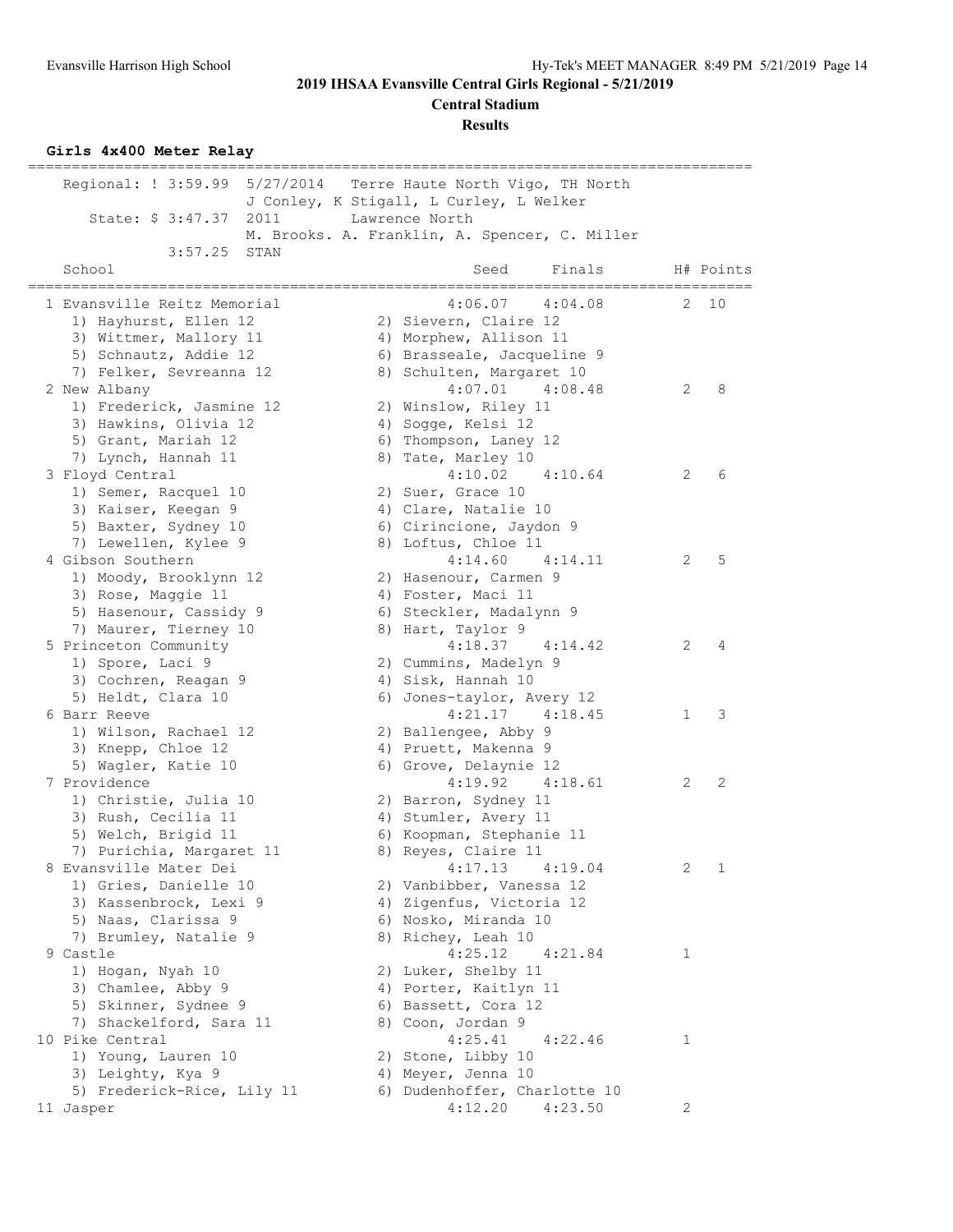#### **Central Stadium**

#### **Results**

#### **....Girls 4x400 Meter Relay**

 1) Nixon, Hannah 12 2) Bachman, Taylor 9 3) Skorge, Alyssa 12 5) Kizior, Grace 10 7) Jochum, Kalen 10 12 Tell City 1) Kehl, Valerie 10 3) McCallister, Molly 9 5) Dixon, Kaylee 9 7) Arnold, Jenna 9 13 Southridge 1) Martin, Kimberly 12 3) Meece, Grace 11 5) Schwenk, Laci 10 7) Motteler, Cheyanne 11 14 Corydon Central 1) Bailey, Emma 9 3) Stewart, Marcie 11 5) Armstrong, Emily 10 7) Gunther, Emily 10 15 South Knox 1) Small, Talia 9 3) Couchenour, Macie 9 5) Williams, Andi 12 7) Black, Brooklyn 11 16 Washington 1) Reel, Trinidy 9 3) Roe, Kendra 12 5) Viola, Emma  $11$ 7) Granger, Kenadie 10

| $\angle$ ) | Bachman, Taylor y         |              |
|------------|---------------------------|--------------|
|            | 4) Schwartz, Brynn 10     |              |
|            | 6) Vanmeter, Andi 9       |              |
|            | 8) Ahner, Mia 10          |              |
|            | $4:30.99$ $4:25.01$       | 1            |
|            | 2) Peter, Lainey 9        |              |
|            | 4) Kaiser, Jill 9         |              |
| 6)         | Mowery, Claire 9          |              |
| 8)         |                           |              |
|            | $4:24.13$ $4:27.93$       | $\mathbf{1}$ |
|            | 2) Altstadt, Anna 11      |              |
|            | 4) Tretter, Brooklyn 11   |              |
|            | 6) Sickbert, Grace 11     |              |
|            | 8) O'Brien, Leah 10       |              |
|            | $4:31.04$ $4:35.73$       | 1            |
|            | 2) Bailey, Sarah 11       |              |
|            | 4) Johnson, Jessie 11     |              |
|            | 6) Cromwell, Rebekah 12   |              |
|            | 8) Wise, Jillian 10       |              |
|            | $4:29.73$ $4:35.94$       | 1            |
|            | 2) Jones, Jasmine 12      |              |
|            | 4) Couchenour, Mykayla 11 |              |
|            | 6) Anson, Cora 9          |              |
|            | 8) Hays, Ella 10          |              |
|            | $4:29.94$ $4:38.37$       | 1            |
|            | 2) Sipes, Makayla 11      |              |
|            | 4) Gray, Jenna 12         |              |
| 6)         | Murray, Erin 9            |              |
|            | 8) Hernandez, Jadynn 9    |              |
|            |                           |              |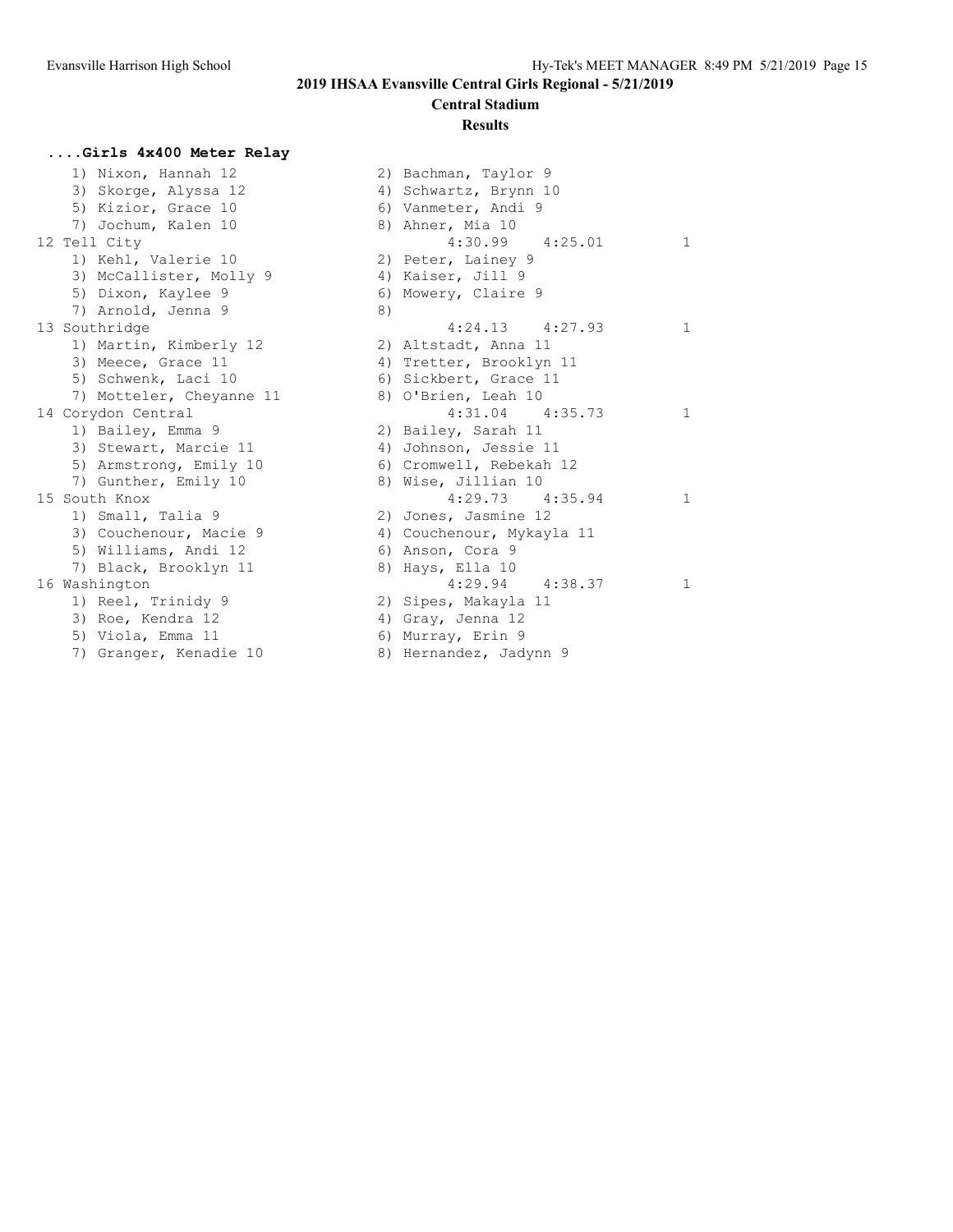**Central Stadium**

**Results**

#### **Girls 4x800 Meter Relay**

| =====<br>Regional: ! 9:27.49<br>5/21/2013 |    | Terre Haute North Vigo, TH North              |   |           |
|-------------------------------------------|----|-----------------------------------------------|---|-----------|
|                                           |    | S Dickerson, T Goatee, J Conley, L Welker     |   |           |
| State: \$ 8:53.74<br>2013                 |    | Eastern (Greentown), Eastern (Greentown)      |   |           |
|                                           |    | J. Sprinkles, S. Wagner, B. Neeley, B. Neeley |   |           |
| 9:24.46<br>STAN                           |    |                                               |   |           |
| School                                    |    | Finals<br>Seed<br>=======<br>:===========     |   | H# Points |
| 1 Evansville Reitz Memorial               |    | 9:46.43<br>9:34.76                            | 2 | 10        |
| 1) Brasseale, Jacqueline 9                |    | 2) Felker, Sevreanna 12                       |   |           |
| 3) Morphew, Allison 11                    |    | 4) Wittmer, Mallory 11                        |   |           |
| 5) Delancey, Rachel 12                    |    | 6) Sievern, Claire 12                         |   |           |
| 7) Schnautz, Addie 12                     |    | 8) Vogel, Clare 11                            |   |           |
| 2 Floyd Central                           |    | 9:42.91<br>9:38.32                            | 2 | 8         |
| 1) Loftus, Chloe 11                       |    | 2) Pearce, Lillian 12                         |   |           |
| 3) Clare, Natalie 10                      |    | 4) Baxter, Sydney 10                          |   |           |
| 5) Cirincione, Jaydon 9                   |    | 6) Hupp, Emma 11                              |   |           |
| 7) Liddle, Sydney 11                      | 8) |                                               |   |           |
| 3 New Albany                              |    | 10:11.28<br>10:02.70                          | 2 | 6         |
| 1) Thompson, Laney 12                     |    | 2) Andrews, Laura 10                          |   |           |
| 3) Lynch, Hannah 11                       |    | 4) Hawkins, Olivia 12                         |   |           |
| 5) Thompson, Hadley 9                     |    | 6) Bussell, Brooklynn 10                      |   |           |
| 7) Barbieri, Caroline 10                  | 8) |                                               |   |           |
| 4 Castle                                  |    | 10:06.73<br>10:09.79                          | 2 | 5         |
| 1) Porter, Kaitlyn 11                     |    | 2) Coon, Jordan 9                             |   |           |
| 3) Bassett, Cora 12                       |    | 4) Luker, Shelby 11                           |   |           |
| 5) Miller, Katelyn 10                     |    | 6) Shackelford, Sara 11                       |   |           |
| 7) Chamlee, Abby 9                        |    | 8) Kempf, Lilly 10                            |   |           |
| 5 Corydon Central                         |    | 10:20.17  10:21.56                            | 2 | 4         |
| 1) Stewart, Marcie 11                     |    | 2) Bailey, Sarah 11                           |   |           |
| 3) Armstrong, Emily 10                    |    | 4) Johnson, Jessie 11                         |   |           |
| 5) Bailey, Emma 9                         |    | 6) Wise, Jillian 10                           |   |           |
| 6 Evansville Mater Dei                    |    | 10:12.61<br>10:29.15                          | 2 | 3         |
| 1) Braun, Emily 12                        |    | 2) Fehrenbacher, Jenna 12                     |   |           |
| 3) Vanbibber, Vanessa 12                  |    | 4) Kassenbrock, Lexi 9                        |   |           |
| 5) Rentchler, Madeline 9                  |    | 6) McLin, Ella 10                             |   |           |
| 7) Gries, Danielle 10                     | 8) |                                               |   |           |
| 7 Gibson Southern                         |    | 10:24.81<br>10:39.82                          | 2 | 2         |
| 1) Huelsman, Abagale 12                   |    | 2) Riggs, Shealyn 12                          |   |           |
| 3) Kiesel, Elizabeth 12                   |    | 4) Hart, Taylor 9                             |   |           |
| 5) Jackson, Morgan 12                     |    | 6) Greubel, Grace 11                          |   |           |
| 7) Rexing, Blair 10                       |    | 8) Pennington, Olivia 9                       |   |           |
| 8 Forest Park                             |    | 10:49.73<br>10:54.08                          | 1 | 1         |
| 1) Mehling, Claire 12                     |    | 2) Kitten, Sara 10                            |   |           |
| 3) Berg, Josie 11                         |    | 4) Pund, Ali 11                               |   |           |
| 5) Hall, Ellie 9                          |    | 6) Weyer, Layla 9                             |   |           |
| 7) Colson, Zoe 10                         | 8) |                                               |   |           |
| 9 Evansville North                        |    | 10:48.99<br>10:57.61                          | 1 |           |
| 1) Brawdy, Olivia 12                      |    | 2) King, Marilyn 10                           |   |           |
| 3) Millikan, Morgan 12                    |    | 4) Coe, Kate 9                                |   |           |
| 5) Fisher, Hadley 12                      |    | 6) Phelps, Hunter 10                          |   |           |
| 7) Koberstein, Madelyn 9                  |    | 8) Yunker, Kara 10                            |   |           |
| 10 Christian Academy Of Indiana           |    | 10:26.47<br>11:00.85                          | 1 |           |
| 1) Stidam, Julia 11                       |    | 2) Crouse, Callie 10                          |   |           |
| 3) Nash, Abigail 12                       |    | 4) Owen, Ashlin 9                             |   |           |
| 5) Cavanaugh, McKenna 12                  | 6) |                                               |   |           |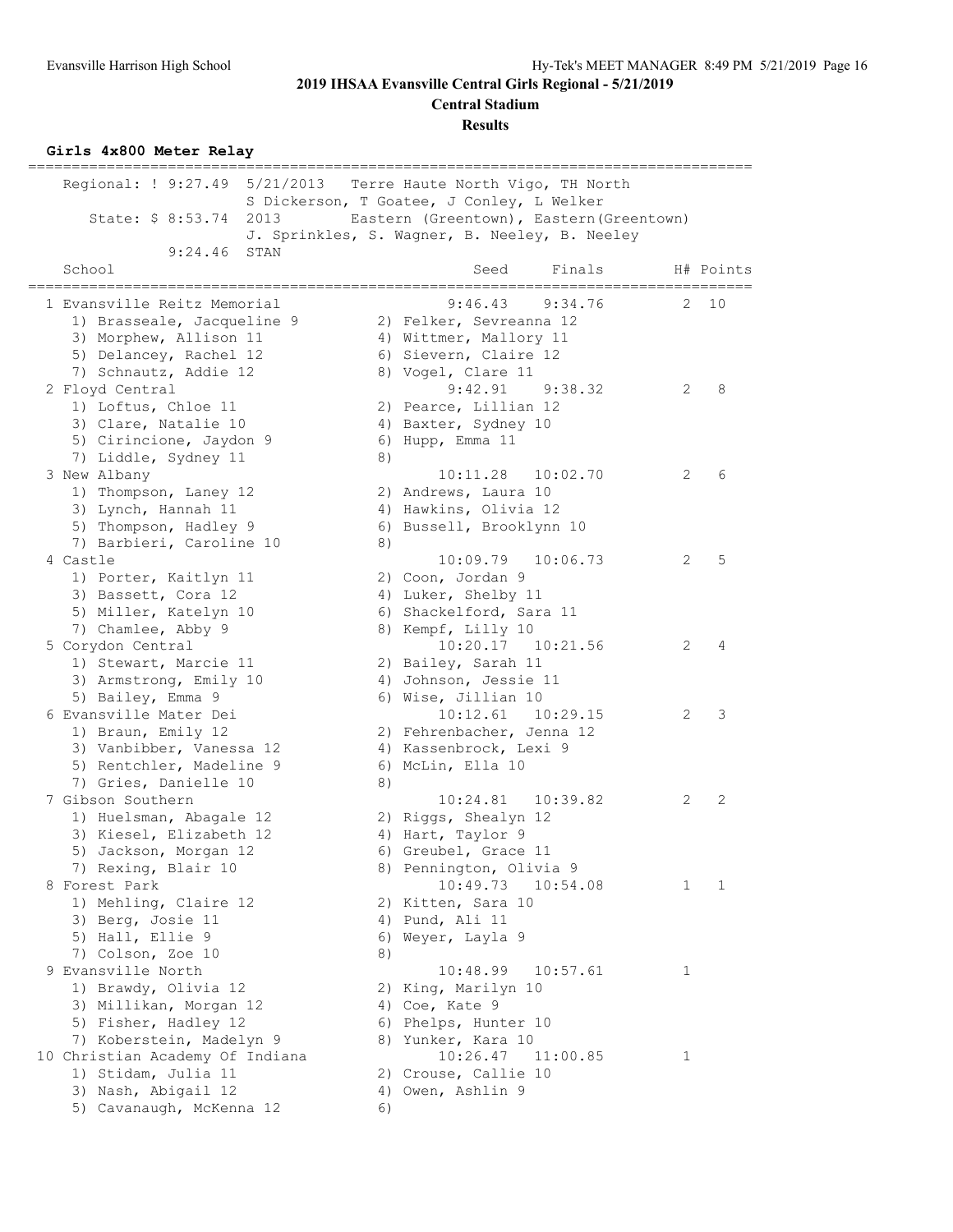### **Central Stadium**

#### **Results**

#### **....Girls 4x800 Meter Relay**

| 11 Tecumseh              |    | $10:56.90$ $11:09$ .     |
|--------------------------|----|--------------------------|
| 1) Moore, Summer 12      |    | 2) Lett, Anna 12         |
| 3) Green, Ella 11        |    | 4) Lemen, Payge 12       |
| 5) Gogel, Gracie 10      | 6) |                          |
| 12 Heritage Hills        |    | $10:54.29$ $11:13$ .     |
| 1) Winkler, Katherine    |    | 2) Schipp, Caitlyn 9     |
| 3) Hagedorn, Madison 12  |    | 4) Sims, Matayia 9       |
| 5) Gordon, Rebekah 10    | 6) |                          |
| 13 Southridge            |    | $10:41.60$ $11:22$ .     |
| 1) Hasenour, Evie 10     |    | 2) Schwenk, Laci 10      |
| 3) Motteler, Cheyanne 11 |    | 4) Tretter, Brooklyn 11  |
| 5) Luker, Kaelynn 11     |    | 6) Altstadt, Anna 11     |
| 7) O'Brien, Leah 10      | 8) |                          |
| 14 Jasper                |    | $10:21.02$ $11:25$ .     |
| 1) Vanmeter, Mayson 11   |    | 2) Skorge, Kelsea 10     |
| 3) Weisheit, Kylee 9     |    | 4) Schnell, Amanda 10    |
| 5) Brake, Annie 11       |    | 6) Skorge, Alyssa 12     |
| 7) Vanmeter, Andi 9      |    | 8) Jochum, Kalen 10      |
| 15 Barr Reeve            |    | $10:38.75$ $12:09$ .     |
| 1) Perkins, Mariah 11    |    | 2) Wilson, Rachael 12    |
| 3) Grove, Delaynie 12    |    | 4) Bauer, Alexis 9       |
| 5) Wagler, Katie 10      |    | 6) Pruett, Makenna 9     |
| 7) Tompkins, Kendall 11  | 8) |                          |
| -- Providence            |    | 10:41.48                 |
| 1) Koopman, Stephanie 11 |    | 2) Reyes, Claire 11      |
| 3) Kaiser, Kaylee 11     |    | 4) Purichia, Margaret 11 |

| 11 Tecumseh              | 10:56.90<br>11:09.78        | $\mathbf{1}$   |
|--------------------------|-----------------------------|----------------|
| 1) Moore, Summer 12      | 2) Lett, Anna 12            |                |
| 3) Green, Ella 11        | Lemen, Payge 12<br>4)       |                |
| 5) Gogel, Gracie 10      | 6)                          |                |
| 12 Heritage Hills        | $10:54.29$ $11:13.34$       | $\mathbf{1}$   |
| 1) Winkler, Katherine    | 2) Schipp, Caitlyn 9        |                |
| 3) Hagedorn, Madison 12  | Sims, Matayia 9<br>4)       |                |
| 5) Gordon, Rebekah 10    | 6)                          |                |
| 13 Southridge            | $10:41.60$ $11:22.57$       | $\mathbf{1}$   |
| 1) Hasenour, Evie 10     | 2) Schwenk, Laci 10         |                |
| 3) Motteler, Cheyanne 11 | 4) Tretter, Brooklyn 11     |                |
| 5) Luker, Kaelynn 11     | 6) Altstadt, Anna 11        |                |
| 7) O'Brien, Leah 10      | 8)                          |                |
| 14 Jasper                | $10:21.02$ $11:25.87$       | $\overline{c}$ |
| 1) Vanmeter, Mayson 11   | 2) Skorge, Kelsea 10        |                |
| 3) Weisheit, Kylee 9     | 4) Schnell, Amanda 10       |                |
| 5) Brake, Annie 11       | 6) Skorge, Alyssa 12        |                |
| 7) Vanmeter, Andi 9      | Jochum, Kalen 10<br>8)      |                |
| 15 Barr Reeve            | $10:38.75$ $12:09.12$       | $\mathbf{1}$   |
| 1) Perkins, Mariah 11    | 2) Wilson, Rachael 12       |                |
| 3) Grove, Delaynie 12    | 4) Bauer, Alexis 9          |                |
| 5) Wagler, Katie 10      | 6) Pruett, Makenna 9        |                |
| 7) Tompkins, Kendall 11  | 8)                          |                |
| -- Providence            | 10:41.48<br>DO.             | $\mathbf{1}$   |
| 1) Koopman, Stephanie 11 | 2) Reyes, Claire 11         |                |
| 3) Kaiser, Kaylee 11     | Purichia, Margaret 11<br>4) |                |
| 5) Stumler, Avery 11     | 6) Welch, Brigid 11         |                |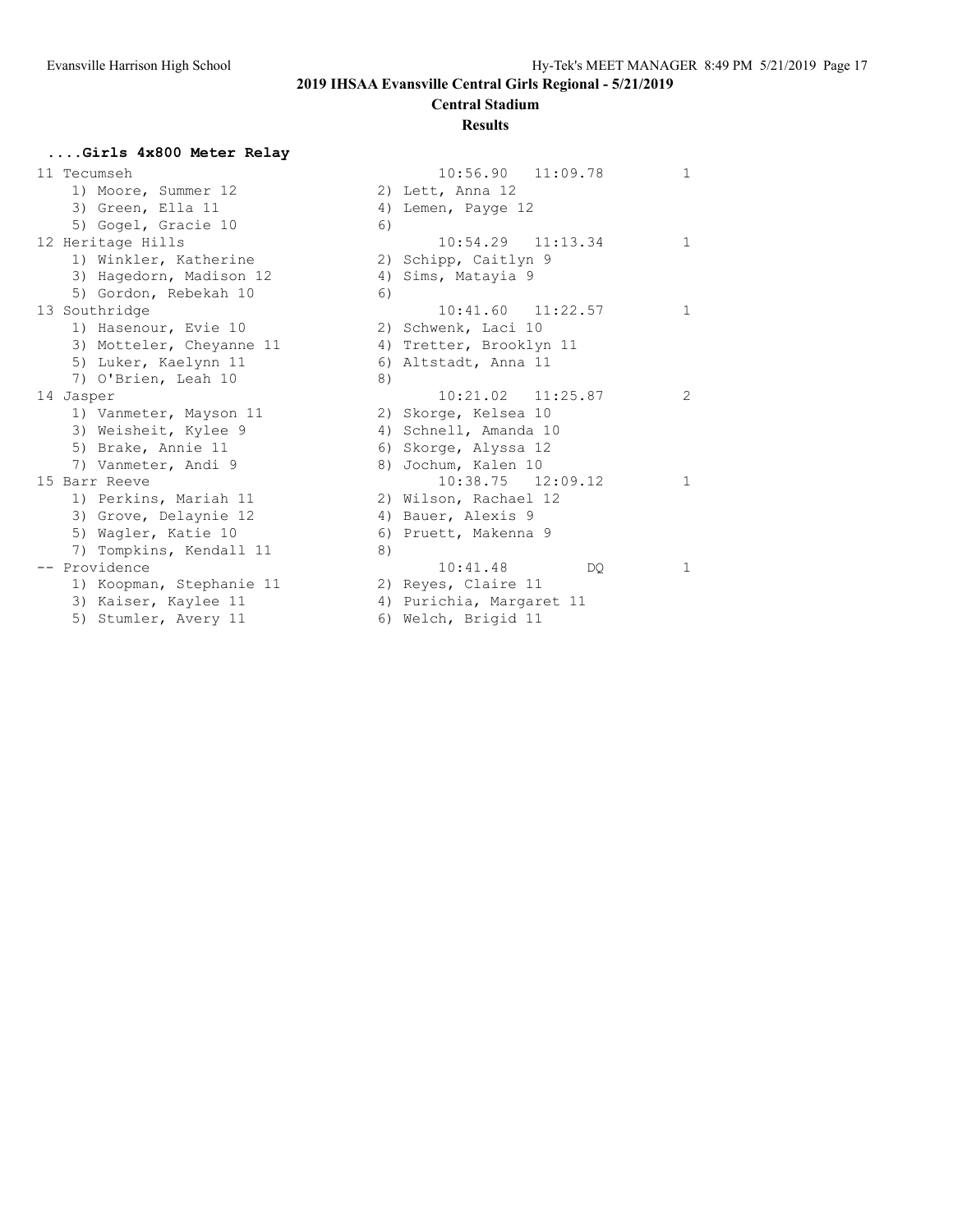#### **Results**

**Girls High Jump**

| Regional: ! 5-10 5/21/2002<br>State: \$ 6-00 1985<br>$5 - 04.50$ STAN |                               | Abby Boberg, N Knox, N Knox<br>Angela Bradburn, Norwell |                                          |                |
|-----------------------------------------------------------------------|-------------------------------|---------------------------------------------------------|------------------------------------------|----------------|
| Name                                                                  | Year School                   | Seed                                                    | Finals                                   | Points         |
| 1 Bowlds, Kelsey                                                      | 12 South Spencer              | $5 - 04.00$                                             | 5-05.00 STAN                             | 10             |
| 2 Crandall, Haylea<br>3 Pogue, Katie 9 Evansville North               | 11 Crawford County            | $5 - 05.50$                                             | J5-05.00 STAN<br>$5 - 03.00$ $5 - 03.00$ | 8<br>6         |
| 4 Fleming, Kalea                                                      | 10 Loogootee                  | 5-02.00                                                 | $J5 - 03.00$                             | 5              |
| 5 Lasher, Emma                                                        | 11 Evansville F               |                                                         | $5 - 02.00$ $5 - 01.00$                  | $\overline{4}$ |
| 6 Anslinger, Miranda                                                  | 12 Evansville M               | $5 - 03.00$                                             | $5 - 00.00$                              | 3              |
| 7 Freiberger, Spence                                                  | 11 Floyd Central              | $5 - 04.00$                                             | $J5 - 00.00$                             | 1.50           |
| 7 Schulten, Margaret                                                  | 10 Evansville R               | $5 - 02.00$                                             | $J5 - 00.00$                             | 1.50           |
| 9 Altstadt, Anna                                                      | 11 Southridge 4-08.00 4-10.00 |                                                         |                                          |                |
| 9 Burgher, Diana                                                      | 9 North Harrison              |                                                         | $5 - 02.00$ $4 - 10.00$                  |                |
| 9 Weyer, Audrey                                                       | 9 Evansville R                |                                                         | $5 - 02.00$ $4 - 10.00$                  |                |
| 9 Schwartz, Brynn                                                     | 10 Jasper                     | $4 - 08.00$                                             | $4 - 10.00$                              |                |
| 13 Leighty, Kya                                                       | 9 Pike Central                |                                                         | $4 - 08.00$ $4 - 08.00$                  |                |
| 13 Nelson, Jayln                                                      | 11 Pike Central               |                                                         | $4-06.00$ $4-08.00$                      |                |
| 13 Pohl, Alexis                                                       | 10 Gibson Southern            | $4 - 06.00$                                             | $4 - 08.00$                              |                |
| 13 Holder, Alexa                                                      | 11 Wood Memorial              | $4 - 06.00$                                             | $4 - 08.00$                              |                |
| -- McKee, Emily                                                       | 10 Gibson Southern            | $4 - 06.00$                                             | NH                                       |                |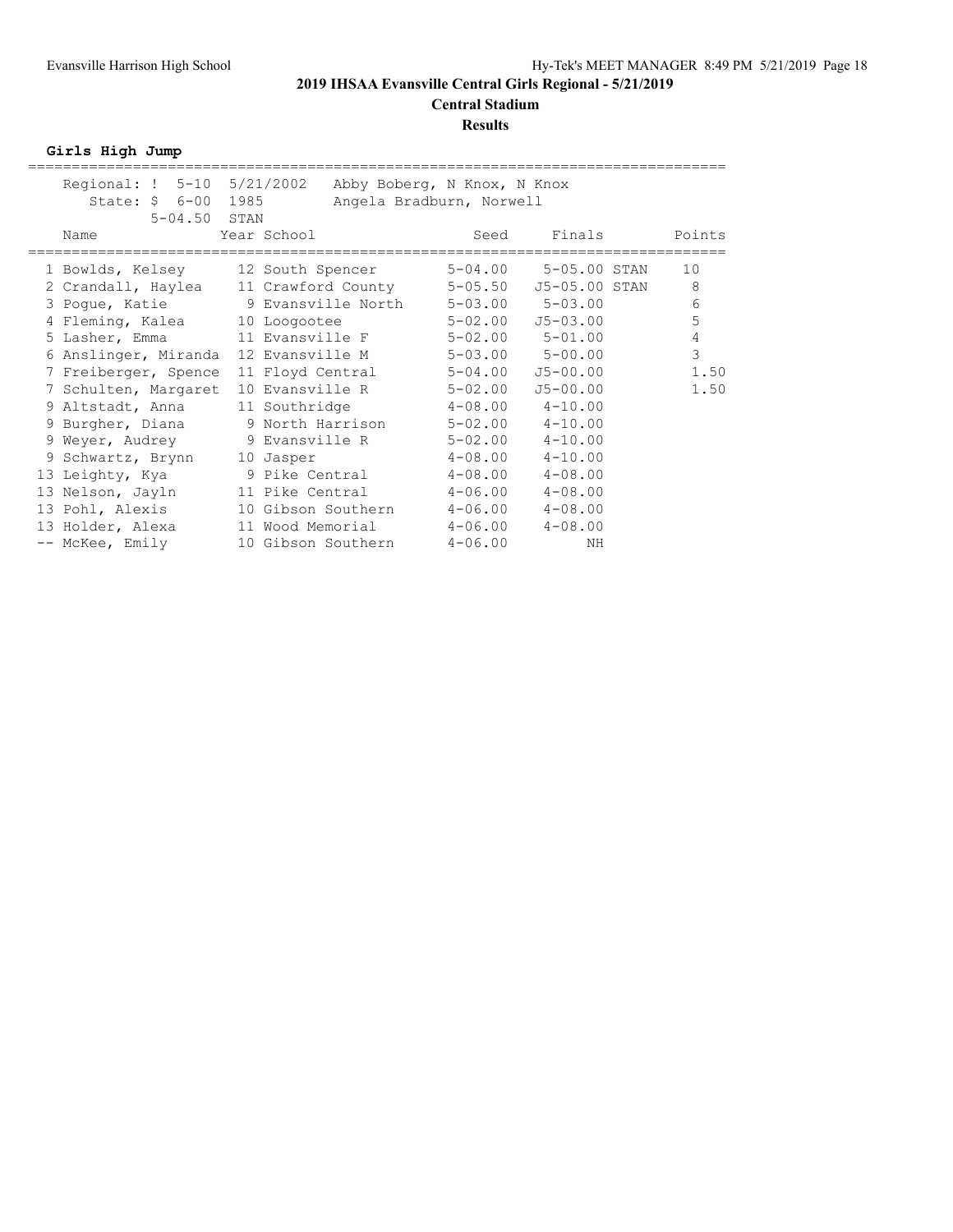**Central Stadium**

#### **Results**

**Girls Pole Vault**

| Regional: ! 12-01.50 5/27/2014  |                       | Sarah Hayhurst, S Knox, S Knox      |                          |                |
|---------------------------------|-----------------------|-------------------------------------|--------------------------|----------------|
| State: \$ 13-06.25              | 2009                  | Ellie McCardwell, Pendleton Heights |                          |                |
| $11 - 02.00$ STAN               |                       |                                     |                          |                |
| Name                            | Year School           | Seed                                | Finals                   | Points         |
|                                 |                       |                                     |                          |                |
| 1 Zeinemann, Annalis            | 9 Floyd Central       | $11 - 01.00$                        | $10 - 10.00$             | 10             |
| 2 Davis, Reece 9 Floyd Central  |                       | $10 - 00.00$                        | $10 - 02.00$             | 8              |
| 3 Meurer, Makinzi               | 12 North Knox         |                                     | $10 - 00.00$ $9 - 10.00$ | 6              |
| 4 Schepers, Morgan              |                       | 10 Northeast Dubois 8-00.00 9-00.00 |                          | 4.50           |
| 4 Steckler, Monica              | 10 Southridge         | $9 - 00.00$ $9 - 00.00$             |                          | 4.50           |
| 6 Bicknell, Ansley              | 10 Southridge         | $8 - 00.00$                         | $J9 - 00.00$             | 3              |
| 7 Ray, McKenna                  | 10 Borden             | $8 - 00.00$                         | $J9 - 00.00$             | $\overline{2}$ |
| 8 Collins, Demi                 | 11 Mt. Vernon (Posey) |                                     | 8-00.00 8-06.00          | $\mathbf{1}$   |
| 9 Gunther, Emily                | 10 Corydon Central    | $8 - 06.00$                         | $J8 - 06.00$             |                |
| 10 Gadau, Kenna                 | 11 Castle             | $8 - 06.00$                         | $J8 - 06.00$             |                |
| 10 Smith, Amity                 | 11 Evansville F       | $8 - 00.00$                         | $J8 - 06.00$             |                |
| 12 Mullen, Jasmynn              | 12 South Spencer      |                                     | $8 - 00.00$ $8 - 00.00$  |                |
| 12 Frimming, Aeva               | 10 Evansville F       | $8-00.00$ $8-00.00$                 |                          |                |
| 12 Hovland, Jayda               | 10 Vincennes Lincoln  |                                     | $7 - 06.00$ $8 - 00.00$  |                |
| 12 Zirkelbach, Jenna            | 12 Evansville M       | 8-06.00                             | $8 - 00.00$              |                |
| 12 Maasberg, Sydney             | 10 Evansville M       |                                     | $8 - 00.00$ $8 - 00.00$  |                |
| 12 Biggs, Olivia                | 11 Jasper             |                                     | $8 - 00.00$ $8 - 00.00$  |                |
| 12 Coffman, Joy                 | 10 Borden             | $8 - 00.00$                         | $8 - 00.00$              |                |
| -- Ballengee, Abby 9 Barr Reeve |                       | $7 - 06.00$                         | NH                       |                |
|                                 |                       |                                     |                          |                |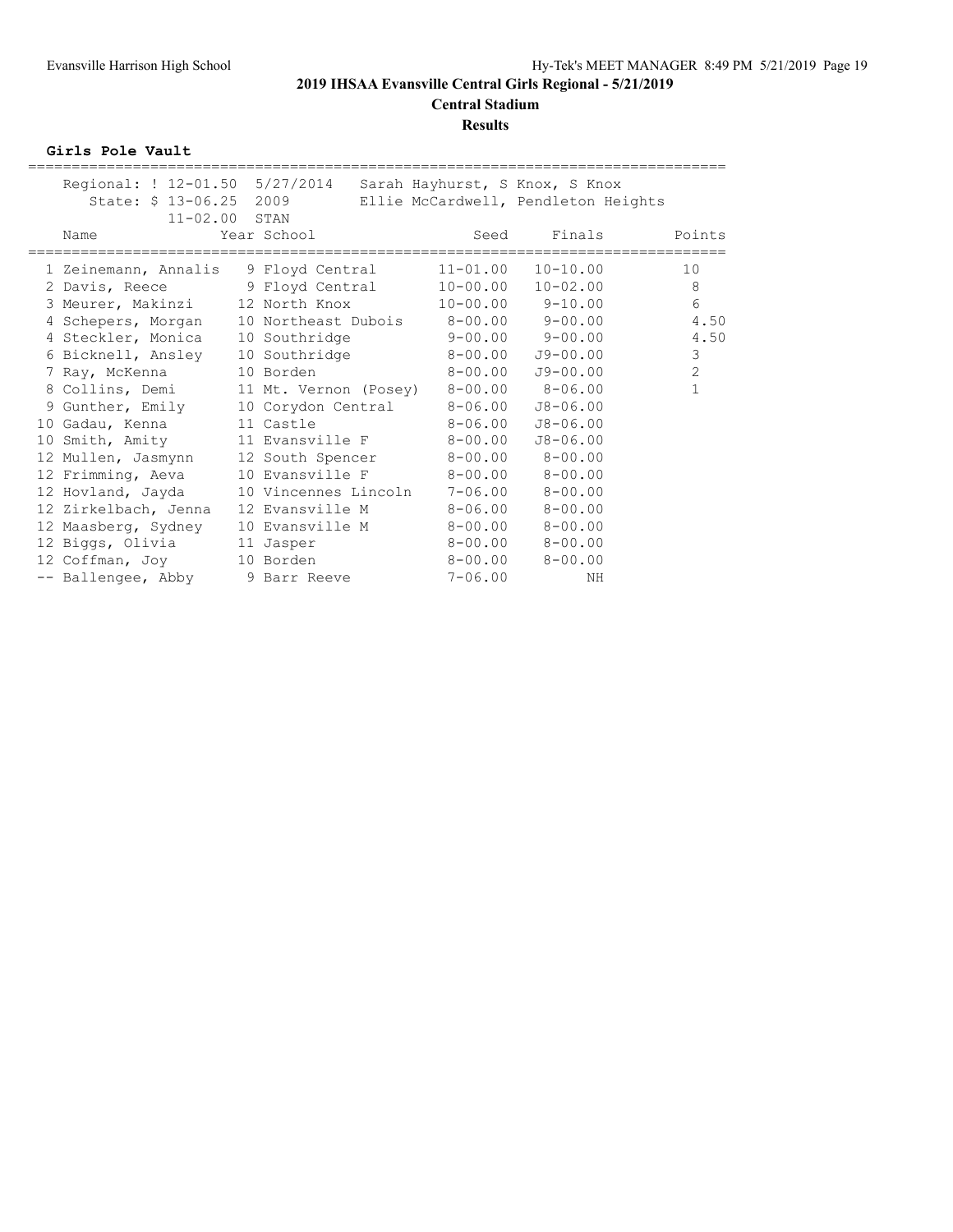# **Central Stadium**

#### **Results**

**Girls Long Jump**

|    | Regional: ! 19-01.25 5/26/2015                            |                              |                               |      |              | Yamani Hunter, Ev Bosse, Evansville B |                |
|----|-----------------------------------------------------------|------------------------------|-------------------------------|------|--------------|---------------------------------------|----------------|
|    | State: $\frac{1}{2}$ 20-04                                | 1986                         | Tonya Sedwick, Jeffersonville |      |              |                                       |                |
|    | $17 - 08.25$ STAN                                         |                              |                               |      |              |                                       |                |
|    | Name                                                      | Year School                  |                               | Seed |              | Finals                                | Points         |
|    |                                                           |                              |                               |      |              |                                       |                |
|    | 1 Grant, Mariah 12 New Albany                             |                              | 18-03.50                      |      |              | 18-00.00 STAN                         | 10             |
|    | 2 White, Shalandria 9 New Albany 17-04.00                 |                              |                               |      | $17 - 05.00$ |                                       | 8              |
|    | 3 Brigham, Tionne                                         | 12 Evansville Bosse 17-04.00 |                               |      | $17 - 03.50$ |                                       | 6              |
|    | 4 Crandall, Haylea                                        | 11 Crawford County 15-10.00  |                               |      | $16 - 06.50$ |                                       | 5              |
|    | 5 Kruer, MaKenna         9 Floyd Central         15-11.00 |                              |                               |      | $16 - 06.00$ |                                       | 4              |
|    | 6 Schwenk, Aliyah                                         | 10 Jasper                    | $16 - 04.50$                  |      | $16 - 04.00$ |                                       | 3              |
|    | 7 Conway, Carley                                          | 11 Floyd Central             | 16-01.00                      |      | $16 - 00.00$ |                                       | $\overline{2}$ |
|    | 8 Knepp, Chloe                                            | 12 Barr Reeve                | $16 - 01.75$                  |      | $15 - 11.00$ |                                       |                |
|    | 9 Herrell, Maqqie                                         | 11 Castle                    | 16-00.00                      |      | $15 - 07.50$ |                                       |                |
|    | 10 Bateman, Delani                                        | 10 Loogootee                 | $15 - 05.75$                  |      | $15 - 04.00$ |                                       |                |
| 11 | Hux, Alexa                                                | 10 Evansville North          | $16 - 05.00$                  |      | $15 - 00.00$ |                                       |                |
|    | 12 Moran, Aaliyah                                         | 10 Evansville R              | $16 - 01.00$                  |      | $14 - 11.75$ |                                       |                |
|    | 13 Biggs, Zoe                                             | 12 Jasper                    | 15-09.00                      |      | $14 - 11.00$ |                                       |                |
|    | 14 Roach, Jena                                            | 10 Washington                | $15 - 11.50$                  |      | $14 - 08.50$ |                                       |                |
|    | 15 Small, Talia                                           | 9 South Knox                 | $15 - 08.50$                  |      | $14 - 00.00$ |                                       |                |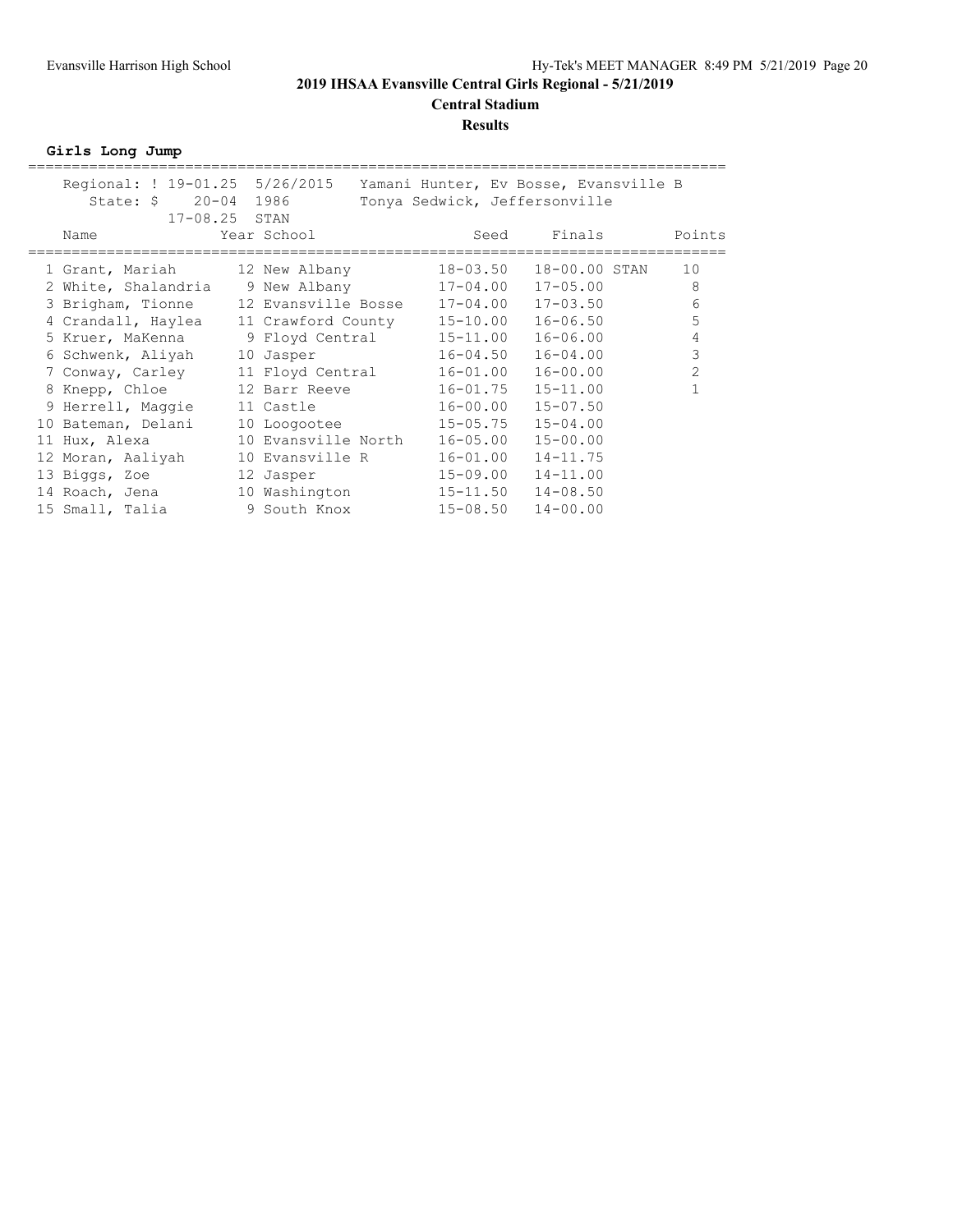# **Results**

**Girls Shot Put**

| Regional: ! 48-10.25 5/24/2011 Cassie Wertman, Southridge, Southridge |                               |                     |              |                |
|-----------------------------------------------------------------------|-------------------------------|---------------------|--------------|----------------|
| State: \$ 50-09 2011                                                  |                               | Tori Bliss, Portage |              |                |
| $40 - 08.50$ STAN                                                     |                               |                     |              |                |
| Name                                                                  | Year School                   | Seed                |              | Finals Points  |
|                                                                       |                               |                     |              |                |
| 1 Hillyard, Maria     12 Gibson Southern     37-08.50                 |                               |                     | 38-06.00     | 10             |
| 2 Gordon, Rebekah 10 Heritage Hills 36-11.50 37-11.00                 |                               |                     |              | 8              |
| 3 Dickerson, Mariah 10 Evansville M 38-02.00                          |                               |                     | $37 - 10.50$ | 6              |
| 4 Hayes, Kammie Jo 12 Tell City                                       |                               | 36-08.50            | $36 - 02.50$ | 5              |
| 5 Osborne, Shelby 11 South Knox 35-01.00                              |                               |                     | 35-08.00     | 4              |
| 6 Cooper-pitts, Kend                                                  | 12 New Albany 33-07.00        |                     | $35 - 01.50$ | 3              |
| 7 Barney, Bella                                                       | 10 Floyd Central 34-04.00     |                     | $34 - 11.00$ | $\overline{2}$ |
| 8 Lindauer, MaKaylee                                                  | 10 Evansville R 35-02.00      |                     | $34 - 08.00$ |                |
| 9 Bradley, Marissa                                                    | 11 Jasper                     | $33 - 08.50$        | $34 - 01.00$ |                |
| 10 Davis, Claire                                                      | 12 Perry Central 32-10.00     |                     | $33 - 10.00$ |                |
| 11 Gollaher, Anna                                                     | 10 Evansville F 32-06.00      |                     | $33 - 09.00$ |                |
| 12 Weilbrenner, Emma                                                  | 12 Mt. Vernon (Posey)         | 34-07.00            | $33 - 06.00$ |                |
| 13 Creech, Caitlin                                                    | 12 Rivet                      | 33-09.00            | $33 - 02.00$ |                |
| 14 Jackson, Victoria                                                  | 11 Vincennes Lincoln 32-06.50 |                     | $32 - 05.50$ |                |
| 15 Hall, Haylee                                                       | 12 Providence                 | $32 - 04.50$        | $32 - 05.00$ |                |
| 16 Lytton, Hadley 9 Heritage Hills 32-10.50                           |                               |                     | $31 - 10.50$ |                |